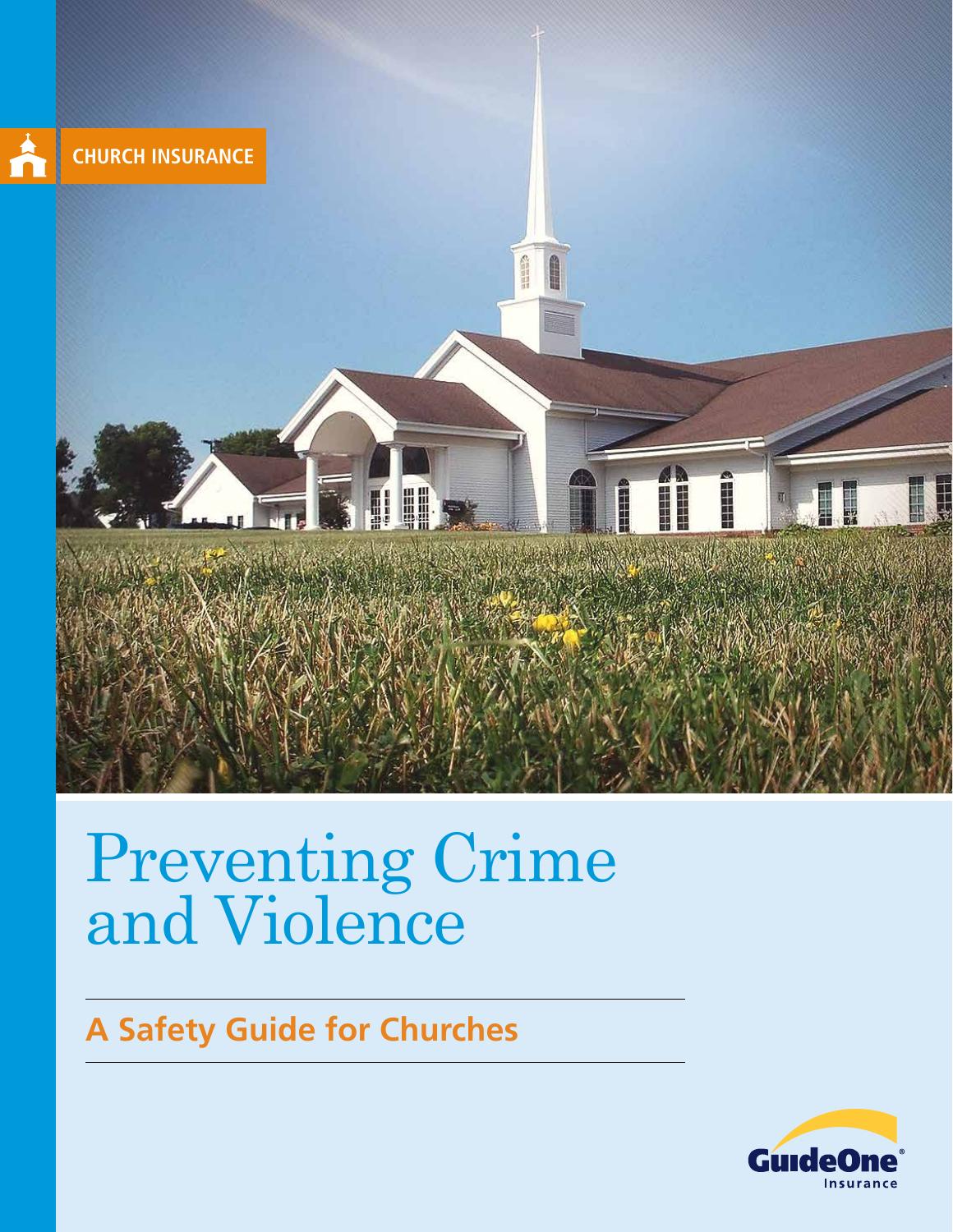

GuideOne Insurance is dedicated to keeping churches safe, beyond developing exceptional insurance solutions.

We provide professional-level risk management tools and value-added resources to help you prevent accidents and keep your congregation safe.

Please enjoy this complimentary safety guide, prepared by GuideOne Insurance risk management experts.

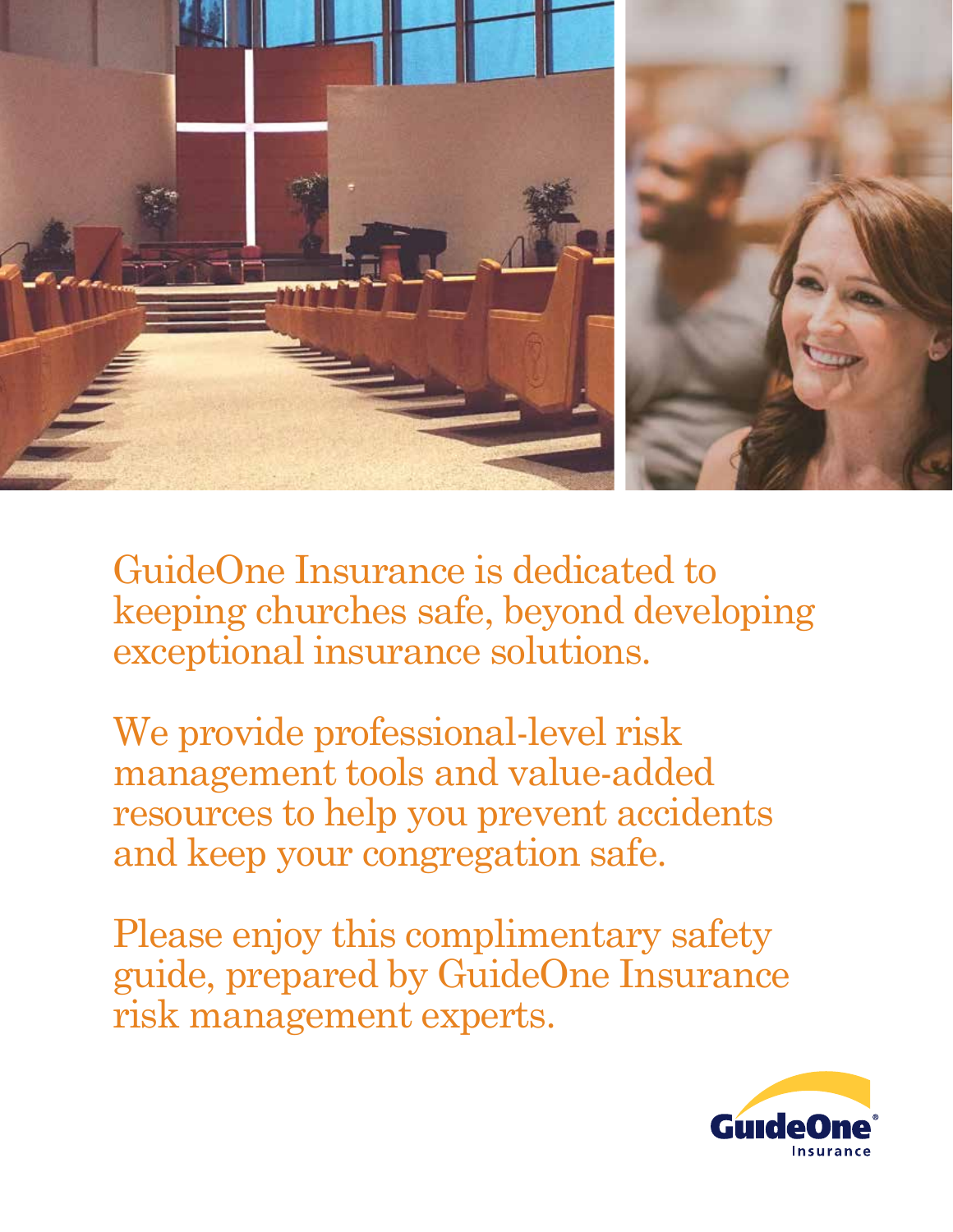## **Table of Contents**

| <b>Starting and Maintaining a Risk Management Team4</b> |  |
|---------------------------------------------------------|--|
|                                                         |  |
|                                                         |  |
|                                                         |  |
|                                                         |  |
|                                                         |  |
|                                                         |  |
|                                                         |  |
|                                                         |  |
|                                                         |  |
|                                                         |  |
|                                                         |  |
| Online Security: Preventing Cybercrimes 34              |  |

© 2015 GuideOne Center for Risk Management, LLC. All rights reserved.

This material is for information only and is not intended to provide legal or professional advice. You are encouraged to consult with your own attorney or other expert consultants for a professional opinion specific to your situation.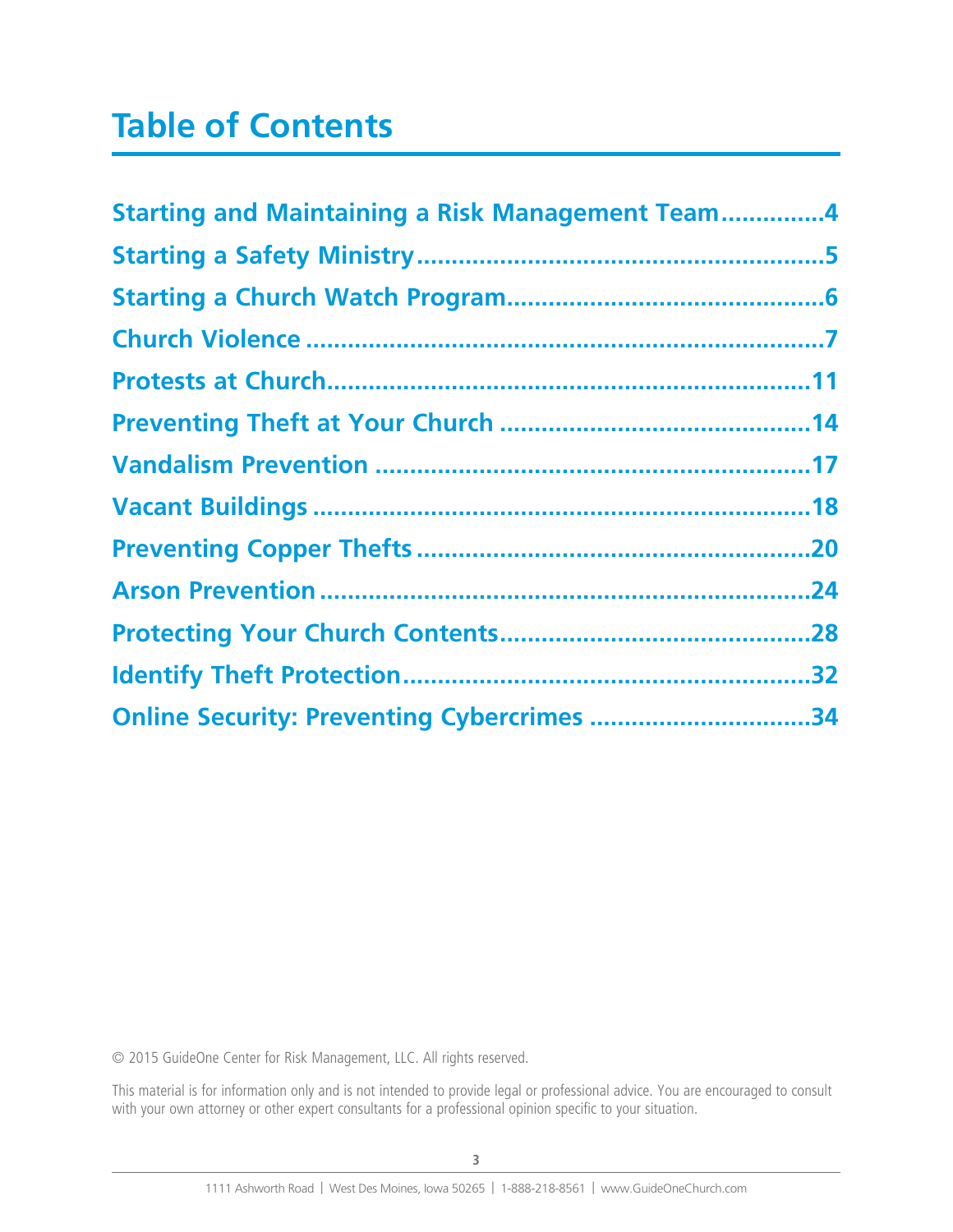## **Starting and Maintaining a Risk Management Team**

Instead of various groups spending time dealing with each of the key risk management issues individually over an extended period of time, the most effective way to begin and maintain a risk management program in your church setting is to look at risk management from a comprehensive approach. By forming a quality safety and security team, the chances of maintaining a safe and secure environment increase dramatically. The following recommendations are general guidelines. To learn more about forming a risk management team, please contact the GuideOne Center for Risk Management.

### How the Risk Management Team Should be Structured

- $\checkmark$  Your team should include between three and eight members. They may include current or former law enforcement officers; current or former military personnel; those who have a background in insurance, claims or risk management; facility managers, and others who feel strongly about a proactive risk management program.
- $\checkmark$  The team should be endorsed and officially formed by action of the church's administrative body. Once established, they should meet at least on a quarterly basis.
- $\checkmark$  All ongoing activities, new ministries, special events, and building upgrades and construction should be filtered through the committee.
- $\checkmark$  Regular activity reports should be given to the church staff and administrative body.

### How the Team Should Organize

- 8 **Educate** The team should obtain resources and seek training to become informed on key elements and responses of church risk management. The team should then educate the church board and staff members.
- $\checkmark$  Plan and Respond As a team, begin developing a security plan that includes initial congregational education, inspections, activity protocols, and policies.
- **√ Train and Inform Others** Begin a congregation-wide educational program on safety, security, and risk issues. Speak to small groups, key committees, and other members to keep them informed and receive their input on key safety issues and implementation.
- $\checkmark$  Follow Through Develop a strategy for slowly phasing in a risk management program, as well as the ongoing monitoring, and an educational emphasis. The goal is to integrate safety and security measures into the daily life of the congregation without compromising the church's ministry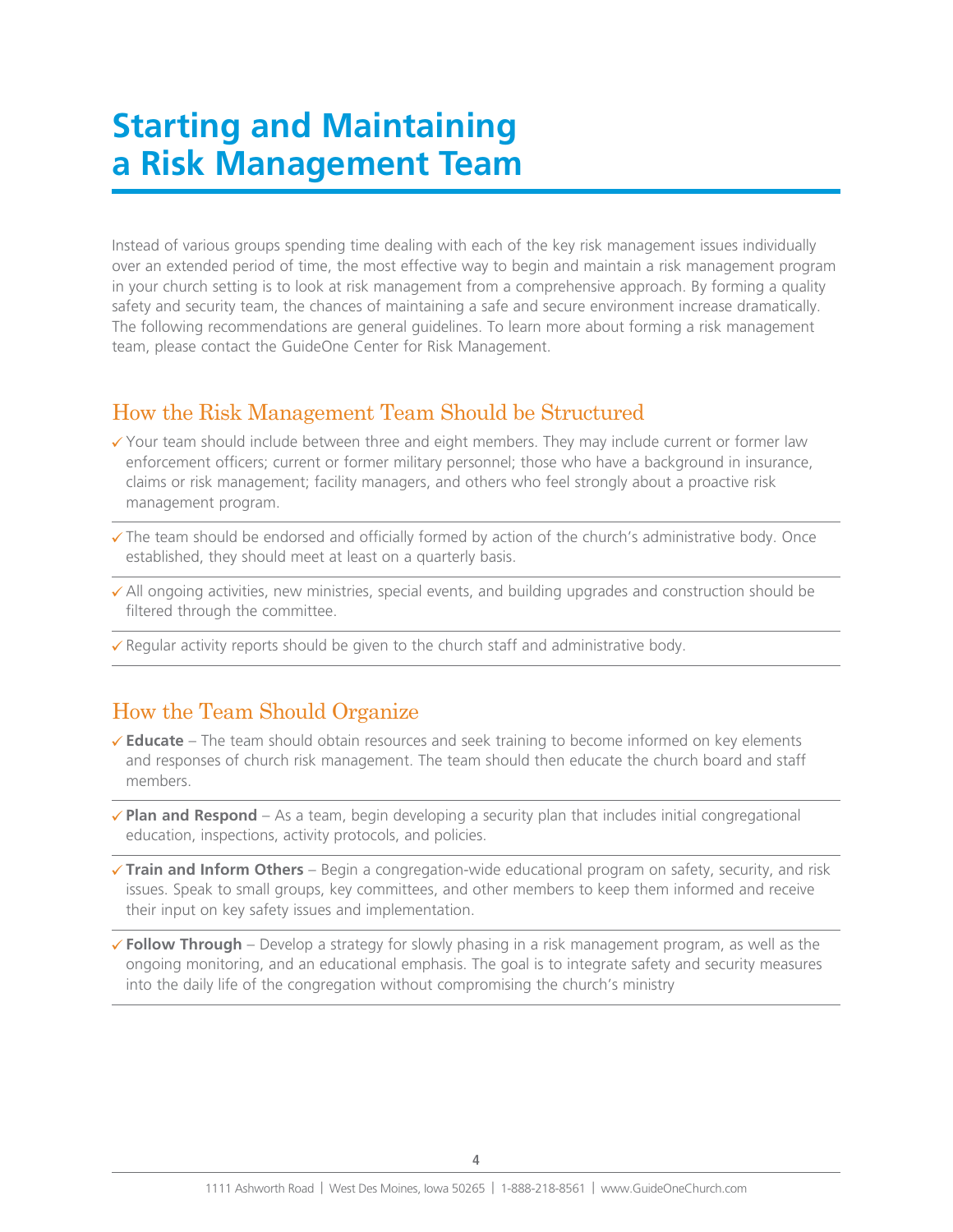## **Starting a Safety Ministry**

**FOCUSING ON THREE BASIC CONCEPTS CAN HELP YOU START AN EFFECTIVE SAFETY MINISTRY AT YOUR CHURCH:**

Value – Recognize the value of the people and facilities under your care, and embrace their safety and security as a key value in your church;

Team – Assemble a team of people dedicated to safety and security; and

Work – Set the team to work, assisted by the many valuable safety resources provided by GuideOne.

### Value

First, look at value. While fear of legal claims and lawsuits against the church may motivate action, another motivation arises by focusing on the people themselves. Church leaders are called to be shepherds to their congregation. One aspect of shepherding is to protect the flock against wolves (hazards) that may come after them. Church leaders are also called to be good stewards of the people and property that have been entrusted to their care. Finally, by showing concern for the safety and security of your congregation, you are expressing love to one another. Focusing on the values of shepherding, stewardship, and love may help to motivate your church to protect the valuable ministry and members under your care.

### Team

Second, create a "Safety and Security Team" that will focus on safety. This team should include congregation members who will educate themselves and the other members of the congregation on safety and security issues at the church. By identifying members of the church whose jobs and/or interest relate to safety and risk management – such as those in the fields of facility or property management, human resources, law, accounting, law enforcement, insurance, or safety – a committed group of three to eight members can successfully run the risk management program. While pastoral or board participation on the team is not essential, pastoral and board support is crucial to the team's success.

## Work

Third, the team will get to work identifying areas of risk at your church and taking steps to address those risks. By no means is the team alone in this effort. GuideOne provides fact sheets, checklists, sample forms, policies, and more to assist the team as it begins its work.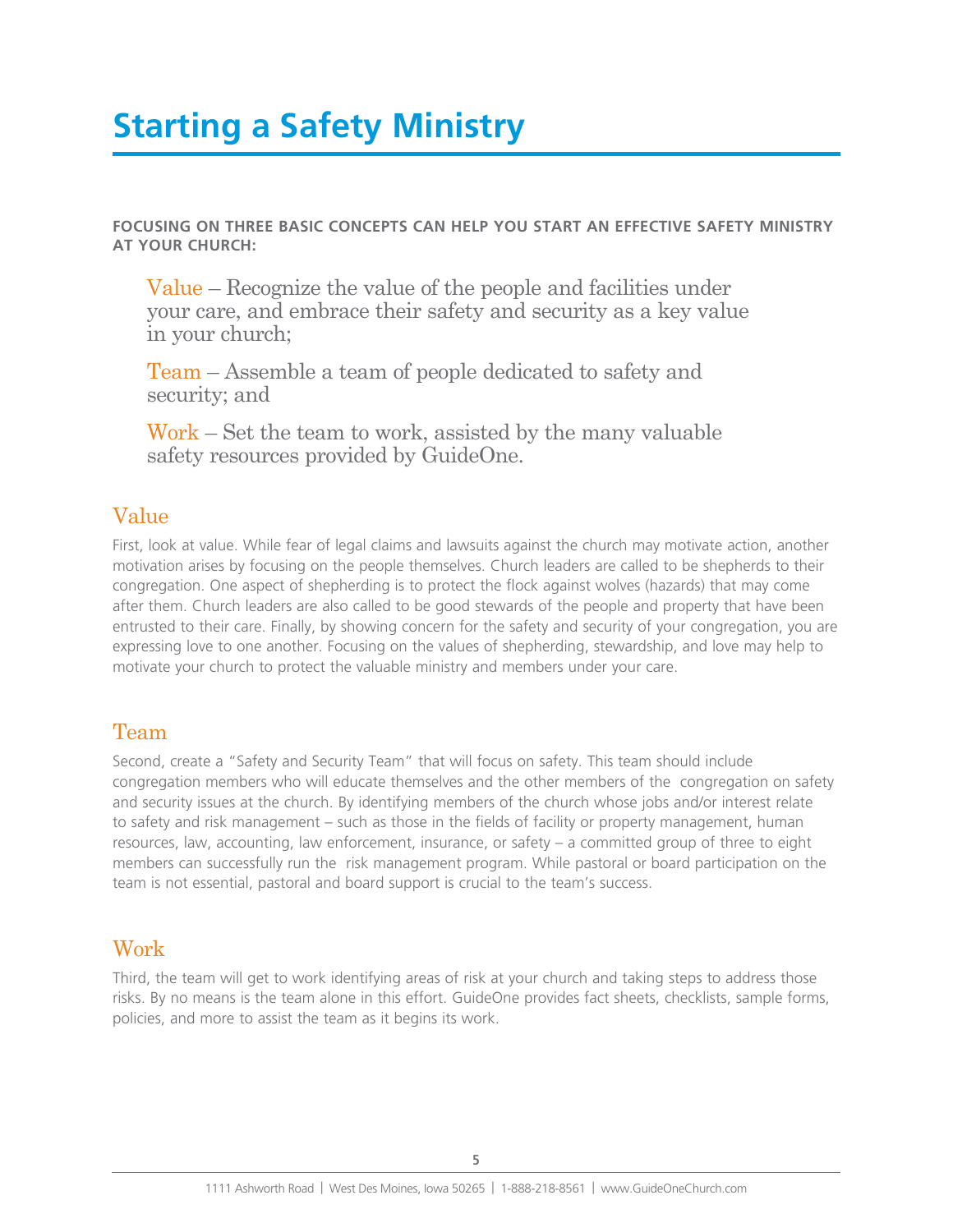## **Starting a Church Watch Program**

Though many people assume that vandals and thieves would not want to focus on crimes against churches, sometimes the opposite is true. In fact, the word is getting out that it can be easy to break into church buildings to steal or cause damage because of their lack of security efforts.

In some cases, churches almost invite problems because they have not taken the steps necessary to protect the church facilities. Beyond the standard steps of providing adequate lighting, locking doors and windows, and trimming bushes around entrances and windows, a congregation may also help protect its property by forming a "Church Watch Program."

The process to set up such a program is fairly straightforward and won't damper your church budget. By adhering to the following guidelines, you are taking steps that may end up protecting the resources and facilities God has entrusted to your care:

- $\checkmark$  Educate members that the protection of church resources and facility is an act of good stewardship.
- $\checkmark$  Invite members to make an effort to drive around the church property whenever they are out and about in the neighborhood.
- $\checkmark$  Ask them to look for suspicious activity, cars, or people.
- $\checkmark$  Encourage them to observe unusual activities, and call the police if they believe something looks out of the ordinary.
- $\checkmark$  Ask them not to confront individuals or take any unnecessary risks.
- $\sqrt{\ }$  Invite church neighbors to also report anything suspicious to the appropriate authorities.
- $\checkmark$  Use the church newsletter or bulletins to remind members of the watch program and to thank them for their participation in making your church community a safer place to worship.

The added traffic through your parking lots and around your facility will be a significant deterrent to potential vandals and thieves. By taking the time to ask for the assistance of all church attendees and members, your property and resources can stay better protected and ministry can continue uninterrupted. Further, members may take a more active role in the overall safety and security of all areas of ministry.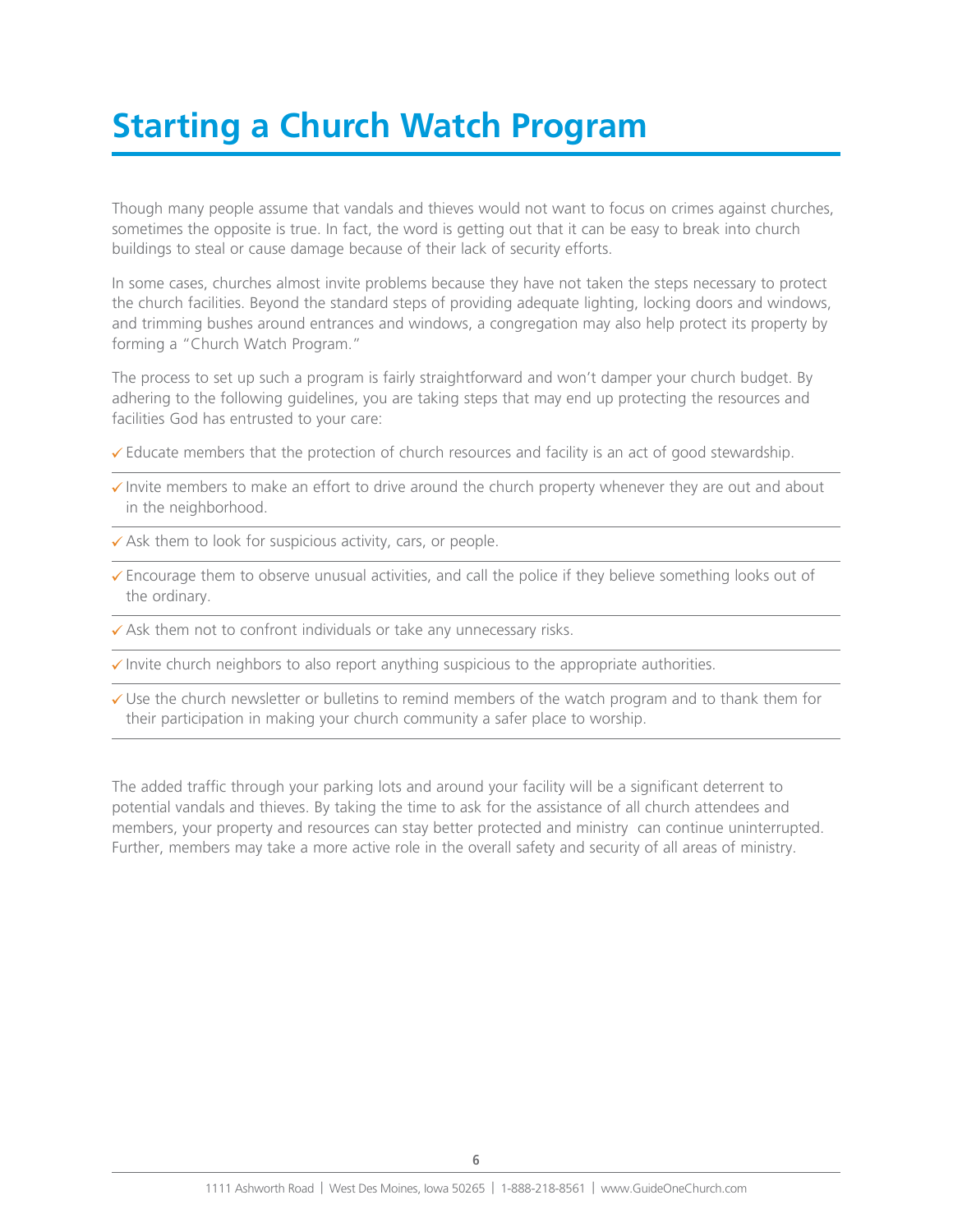## **Church Violence**

On Sunday, July 27, 2008, a gunman walked into a church in Knoxville, Tennessee, during the performance of a children's musical. He proceeded to shoot eight people, killing two, before he was overpowered by congregation members and subdued until police arrived. The gunman reportedly admitted to police that he committed the crimes because of his disagreement with the church's stand on issues, although he himself did not attend the church. He later pleaded guilty to murder and was sentenced to life in prison without parole.

Shocking as it may seem, violent incidents of this nature happen several times each year at churches across the country. Because places of worship are open to the public, churches have become more vulnerable to these senseless acts of violence. This fact sheet addresses what churches can do to prepare for, and respond to, violent acts.

### The Reality of Violence at Church

 $\checkmark$  While rare, acts of violence do occur at churches.

- $\checkmark$  Violent acts may include robbery, assault, rape, even attempted murder or murder.
- $\checkmark$  The majority of violent acts are carried out by people who have some connection to the congregation.
- $\checkmark$  The most common violent act at churches, as with schools, is a shooting.
- $\checkmark$  Often there are pre-cursors or warning signs to the violent act, such as threats or previous outbursts, disputes, or confrontations.
- $\checkmark$  Most churches are unprepared for a violent event or its aftermath.

### Who is at Risk?

- $\checkmark$  No church is immune to the risk of a violent episode occurring.
- $\checkmark$  Churches of all sizes, locations, and resources have experienced acts of violence.

### Can a Violent Outburst Be Avoided?

- ◆ There is no assurance that a violent episode in church can be avoided. However, you can be prepared for the possibility of an incident occurring.
- $\overline{\smash{6}}$  By taking personal responsibility for the safety of your church, you will have done the best thing possible to prevent a violent incident from occurring.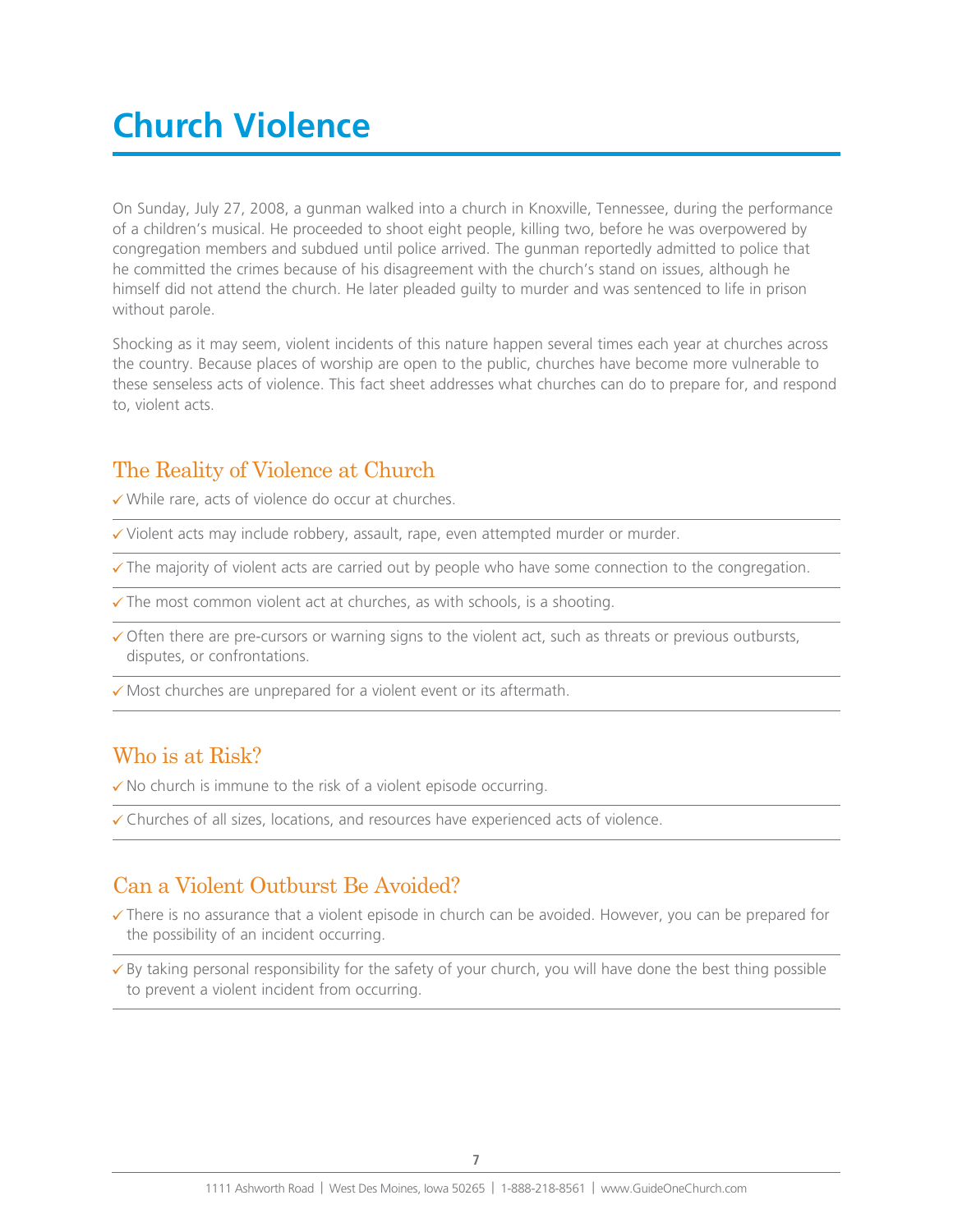## How to Make Your Church Less Vulnerable

- 8 Working with your church's Safety and Security Team, designate a point person on security issues to be the church security director. Define the responsibilities of that position.
- $\checkmark$  Conduct a security assessment to identify your church's vulnerabilities. Ideally, this assessment is conducted in conjunction with your local law enforcement agency or other security professional.
- $\checkmark$  Develop a church security plan and guidelines with defined roles for all staff persons, including greeters, ushers, and other frontline workers and volunteers. Your local law enforcement agency may be a resource to you in forming the security plan.
	- $\checkmark$  Include in the plan a seating location for ushers and/or security personnel (strategically stationed in both the front and the rear of the sanctuary), lockdown procedures for areas of the church, crisis communications, and an evacuation plan for the building.
- $\checkmark$  Establish a method for quickly communicating issues of concern, such as a weapon, to appropriate church personnel, such as the security director, as well as to authorities. Depending on the size of your church, walkie-talkies, two-way radios, pagers, and/or cell phones may be appropriate to have on hand.
- $\checkmark$  Establish a no tolerance policy for fights, altercations, and other disruptions.
- $\checkmark$  Work with your local law enforcement agency to provide training for staff and frontline workers and volunteers on topics such as dealing with disruptive individuals and identifying and diffusing potentially violent situations.

## A Word about Security Guards

The use of professional or volunteer security guards at church has become more commonplace in recent years. A church has several options regarding security guards: 1) hire off-duty law enforcement personnel; 2) hire a professional security guard service; or 3) maintain its own security guard force. Considerations for each option:

### **OFF-DUTY LAW ENFORCEMENT:**

- $\checkmark$  Active law enforcement officers typically have superior training and experience in dealing with suspicious individuals.
- $\checkmark$  In many jurisdictions, off-duty law enforcement officers responding to a criminal act do so as police officers, which can provide churches some measure of liability protection.
- $\checkmark$  Off-duty law enforcement officers and/or their agencies are not likely to provide indemnity (hold harmless) agreements and additional insurance protection to the church, such as may be obtained from a professional security guard service.
- $\checkmark$  Churches should come to a meeting of the minds with the law enforcement officer(s) about the preferred approach to security at the church.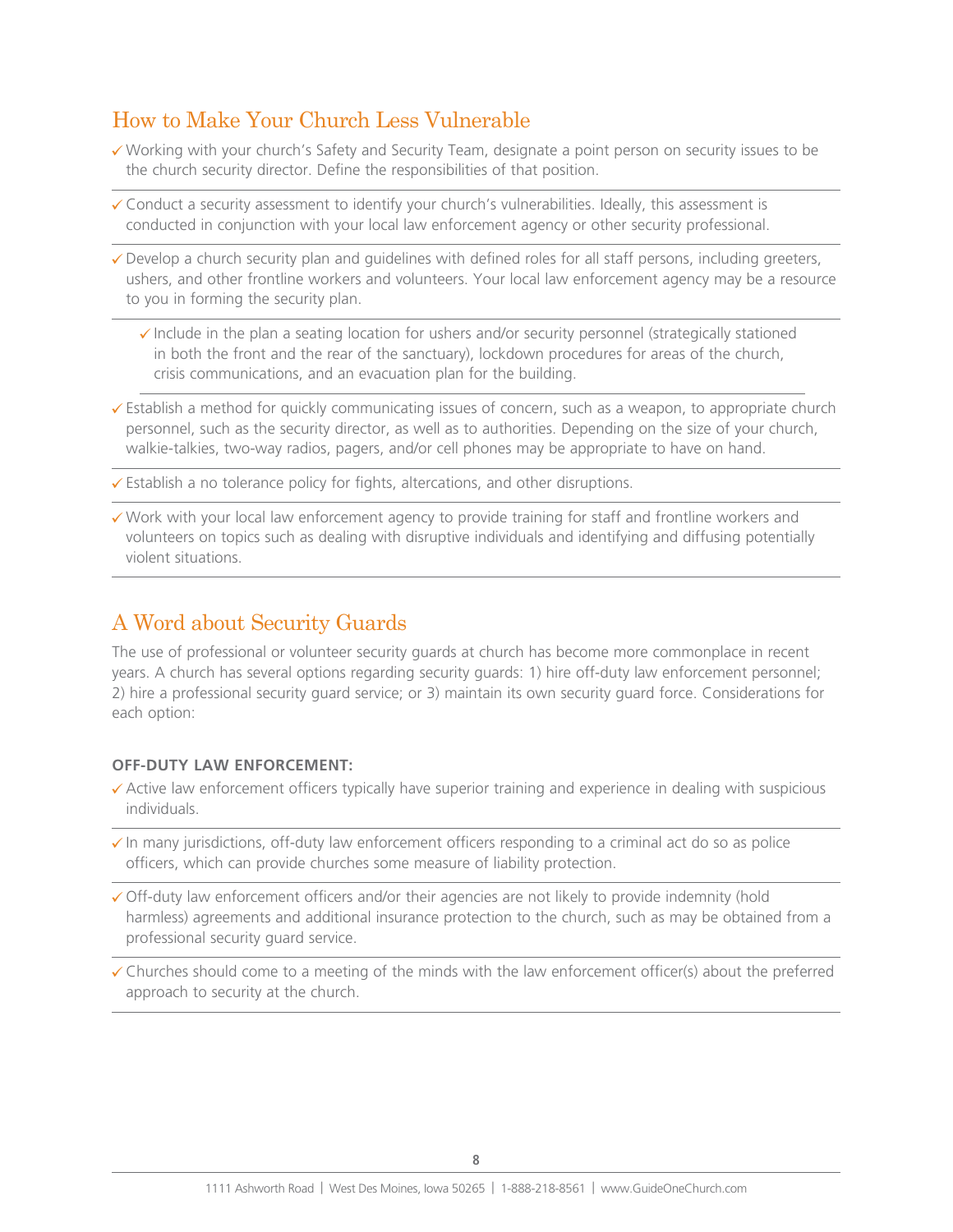#### **HIRED SECURITY GUARD FORCE:**

- $\checkmark$  The use of a professional security guard service provides a layer of liability protection for the church.
- $\checkmark$  The church still must undertake reasonable precautions in hiring the security service, such as checking references and fully understanding the service's screening, training, and supervision procedures.
- $\checkmark$  The church should verify that the security guard company has a license by obtaining a copy.
- $\checkmark$  The church should enter into a written agreement with the security guard service in which the service agrees to indemnify (hold harmless) the church from any injury or damage that might result from the service's activities.
- $\checkmark$  The church should make sure that security guard service is fully insured and have the church added as an additional insured on the service's insurance policies. Then, the church should obtain a copy of a certificate of insurance showing that it has been added as an additional insured on the service's insurance policies.

#### **OWN SECURITY GUARD FORCE:**

- $\checkmark$  The church is responsible for running background checks and screening all security guard personnel.
- $\checkmark$  The church is responsible for the training and supervision of its security guard personnel.
- $\checkmark$  Since "security" is a regulated profession in many jurisdictions, the church is responsible for ensuring that its security force complies with all licensing and certification requirements that might exist under its state's law.
- $\checkmark$  The church will in most circumstances be liable for the acts of its security guards.

The use of armed security guards presents additional considerations. While the presence of armed guards can potentially prevent or bring an end to an episode of church violence, their use also raises the risk of injury or death to innocent bystanders, claims for the use of excessive force, and an increased burden for ensuring that all guards are properly screened, trained, and supervised. Also, armed security guards must be properly licensed; hold necessary permits; and only carry legal and authorized weapons.

Arming your church's security guards is something that should only be undertaken in consultation with your church's counsel, local law enforcement, and your insurance agent.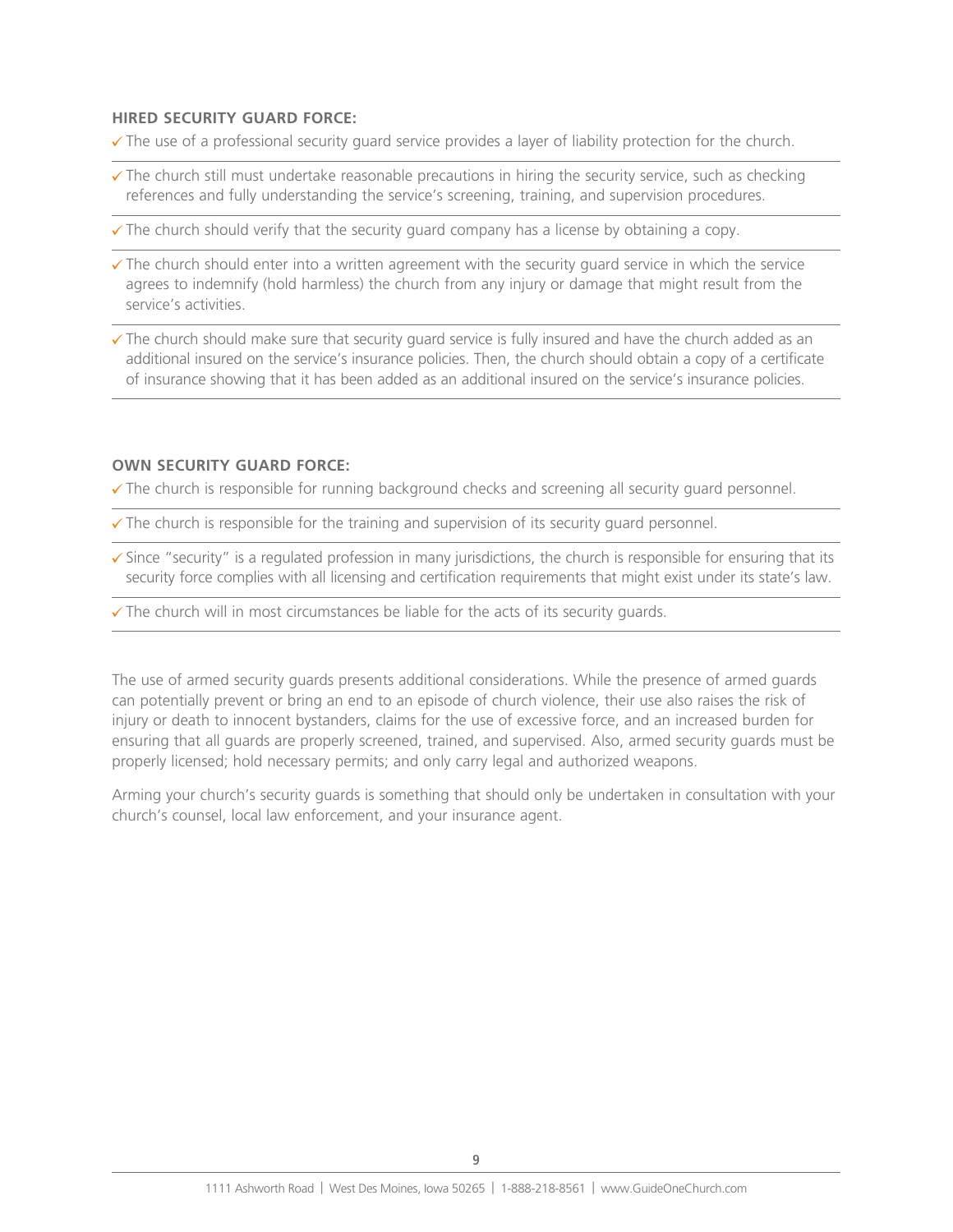### What to Do in the Event of a Violent Incident

If a violent incident occurs at your church, the first priority is to protect the people in your congregation. To do this, follow these steps:

 $\checkmark$  Call 911.

- $\checkmark$  If there is an opportunity to keep the invader out by locking doors and/or closing off areas of the church, do so.
- $\checkmark$  If there is an opportunity to remove all members and quests from the premises, do so as quickly as possible.
- $\checkmark$  Quickly control panic situations. By doing so, you will be more likely to conduct a sequenced evacuation, if possible.
- $\checkmark$  A leader, such as the pastor and/or security director, must take charge and provide orders to be followed.
- $\checkmark$  All orders must be clear and direct, such as the following:
	- $\checkmark$  "Ushers, secure the building."
	- $\checkmark$  "(Fill in name), contact the police."
	- $\checkmark$  "(Fill in name), secure the nursery."
	- $\checkmark$  "Everyone, take cover on the floor."

### How to Make Your Church Staff and Members Less Vulnerable

 $\checkmark$  Never allow staff to work alone. Always ensure that there are at least two employees present at all times.

- $\checkmark$  Establish an internal distress code that will alert others in the office to your need for assistance. For example, if church office workers typically address each other by first name, your distress code may be that addressing a colleague by last name (i.e., "Mr. Smith") will signal a distress situation.
- $\checkmark$  Keep all church doors locked except when in use and then limit access points as much as possible.
- $\checkmark$  Consider installation of a "panic button" for frontline workers such as receptionists.
- $\checkmark$  Ensure that exterior lighting is adequate in all areas, especially parking lots and walkways. Ask your local law enforcement for assistance with a lighting audit.
- $\checkmark$  Always park your car in a well-lit area that is not obstructed by shrubbery, dumpsters, trucks, or vans.
- ✔ Ensure that all staff know of and understand the church's security plan.
- $\checkmark$  Know where all telephones are located.
- $\checkmark$  Prepare for the worst case scenario.

While not every violent incident can be prevented, taking the steps outlined in this fact sheet can help your church become better prepared for responding to criminal acts at church and for communicating to your congregation during a crisis.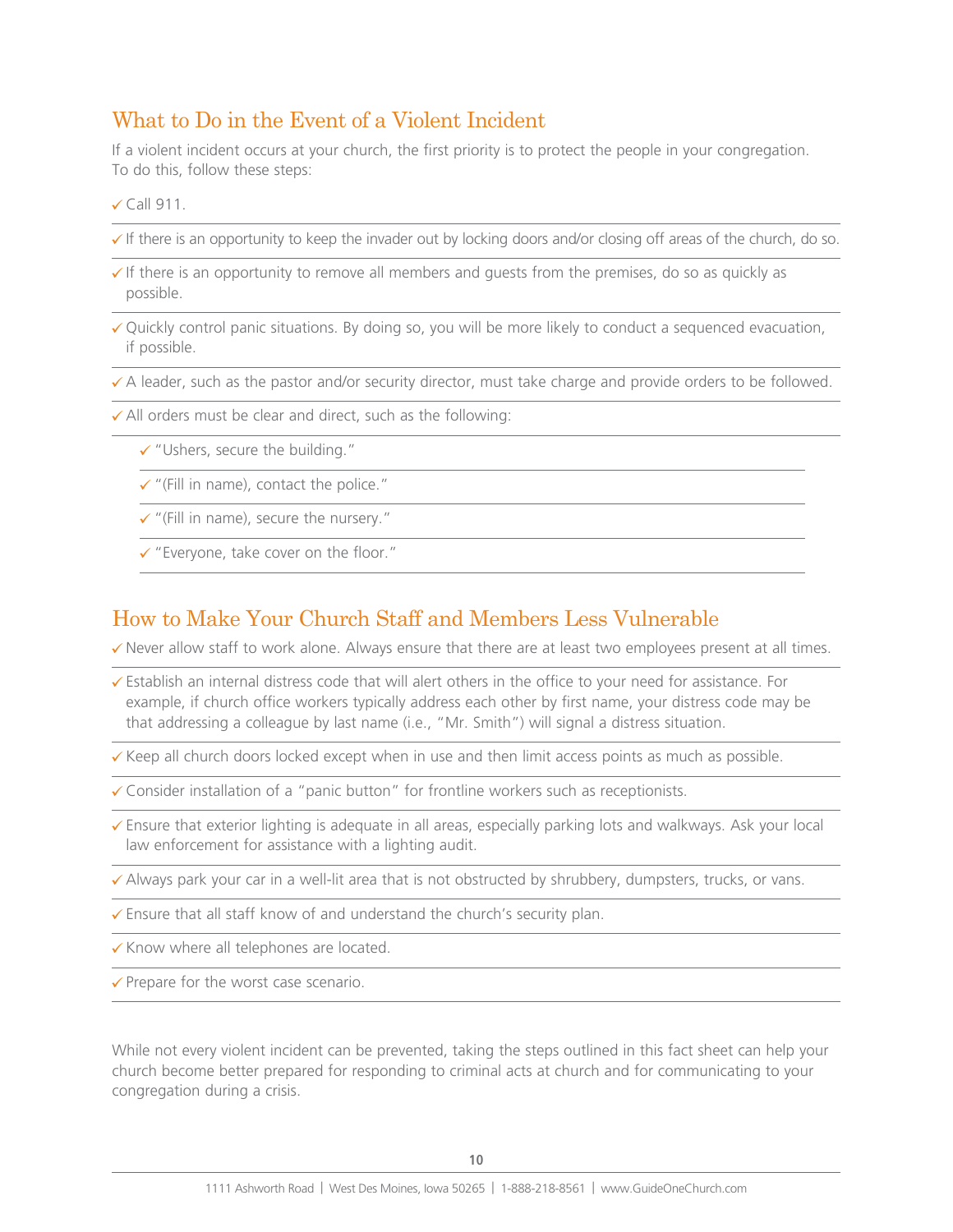## **Protests at Church**

Being true to your church doctrine can put your church at odds with activist organizations. There may come a time when your organization will face a protest on church property. These tips and suggestions are a good starting point for an organization wishing to prepare for the possibility of a protest.

- 8 **Understand your rights** Research and learn about local laws concerning private property and trespassing. Property owners' rights vary by jurisdiction.
- 8 **Consult with police** Utilize law enforcement and their experience to your advantage. Ask for information and guidance in responding to a protest event. Keep law enforcement informed of any rumors or actual protests. Include protest events in your emergency action plans.
- $\checkmark$  Prepare the property Inspect the area where protestors will be permitted to demonstrate and ensure there are no hazards. Post warning signals for identified hazards and make necessary repairs. Consider posting "no trespassing" signs on the property.
- 8 **Record events**  After preparation, consider recording the condition of the protesting area before individuals arrive. Obtain video and photographs to show the property was in good condition at the time of the protest.
- **√ Prepare your people** Your staff, employees and congregation members are deserving of communication about what's happening at their church. Communicate any known information to the members of your congregation. Include information, such as the reason behind the protest, practical instructions for members attending church and advice on "avoid and ignore." Additionally, prepare your members for the graphic images or language that they might encounter from protestors.

**∕ Prepare with prayer** – Prayer and meditation can be a helpful outlook when dealing with the situation.

- $\checkmark$  Use a "buffer" Utilize a well-recognized well-trained staff member or layperson from the church as a "buffer" between protestors and passing membership. Not only will this serve as a form of protection for both parties, it will also encourage your members to ignore and avoid the protest.
- **√ Respond with restraint and grace** Ignore protests. Avoid engaging in conversation or confrontation with protest groups. This will diminish the group's motivation for media attention, publicity and hostility. To further prevent any outbursts or escalation in protest actions, it is important to keep calm throughout the event. While you may become frustrated with the inconveniences presented by a protest, avoiding confrontation is one of the better ways to handle such an issue. Let the protestors look like the bullies. Let the critics be impressed with how you handled the situation.

## Handling a Poor Situation with Noble Actions

Remember to handle protests with grace and be a common user of the "avoid and ignore" approach. Protests are never an easy situation for a church to handle. However, if your church takes the proper steps to prepare now, the end result can be a unifying and clarifying experience.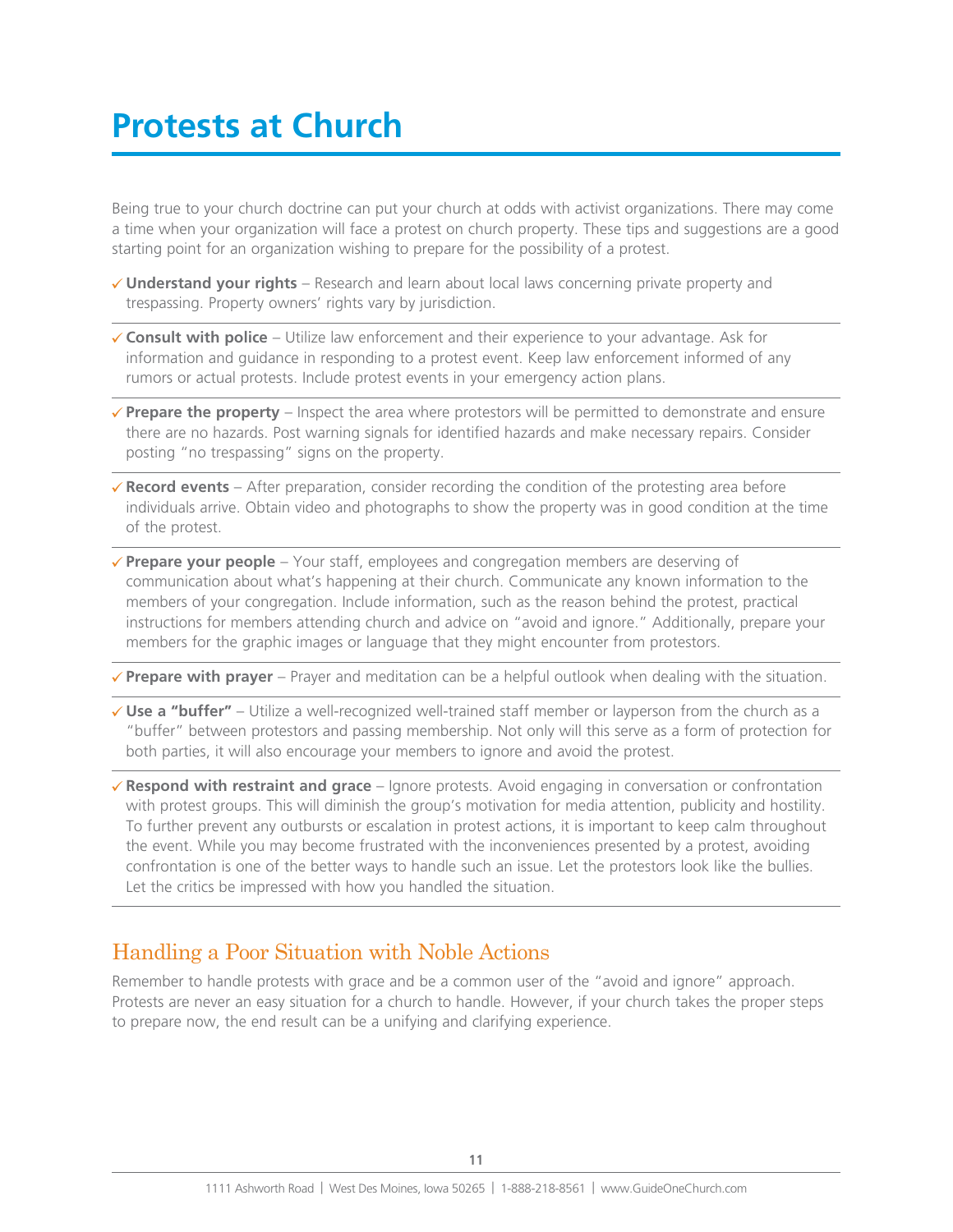### Conflict Resolution Skills

You've heard about it in the news. What seems to be an average exchange of opinions escalates into a tragedy. Someone is injured or even worse, killed over a conflict that could have been mitigated. This can take place anywhere; work, your child's school or even your church. Conflict is something that often just happens, and if you're unprepared to deal with it, it can pose some serious consequences. That's why knowing how to effectively deal with conflict may be the difference between a peaceful solution and an adverse outcome. In the case that conflict does arise in your ministry, here are some things to remember.

#### **COMMUNICATION**

Communication is a key factor in resolving problems. Conflict is sometimes unavoidable, so trying to avoid it when it already exists can result in serious consequences. Speak up and communicate issues, as problems left unaddressed may escalate into heated arguments. Here are some reminders when communicating with other members in your ministry:

- $\checkmark$  **Be Attentive** Listen to what the other person is saying. Do not close down communication by ignoring them. Not listening or paying attention gives others the feeling that you do not care about their opinions or about working things out.
- **√ Don't Over Generalize** Avoid phrases such as "you always" and "you never," which are concurrent with defensiveness and are used to point blame. They lead to both parties feeling as though they are not being heard or respected.
- √ Show Empathy Focus on the other person's feelings and acknowledge them. This shows that you are being courteous and that you care.
- 8 **Watch Your Tone and Body Language** Respect personal space so you appear non- threatening and help keep all parties involved calm. Body language is an important part of effective communication.
- 8 **Don't Overreact** Remain calm, rational and professional, as your response affects the other person's behavior towards the situation.
- $\checkmark$  Clarify Ask questions, restate and summarize the other person's statements to avoid misunderstandings, which may lead to further conflict. Understanding where the other person is coming from is key to being able to resolve the problem.

#### **COMPROMISE**

In order to work things out, you must be able to see both sides of the argument and come together to create some sort of compromise in which both parties involved are happy. Focus on the future and create a positive outcome, rather than dwelling on the past. When dealing with others in your ministry, remember the following:

- $\checkmark$  Respect Acknowledge the other person's point of view and be sure they know you are committed to working it out. If you have mutual respect, compromise will be much easier.
- **√ Recognize** Be candid and open to other perspectives, especially when dealing with people from other organizations, backgrounds or cultures.
- 8 **Don't Place Blame** Expressing that nothing is your fault will only escalate the situation further. Take responsibility for your part of the problem. Be honest with yourself and others by identifying your mistakes and apologizing, as few conflicts are entirely the fault of one party.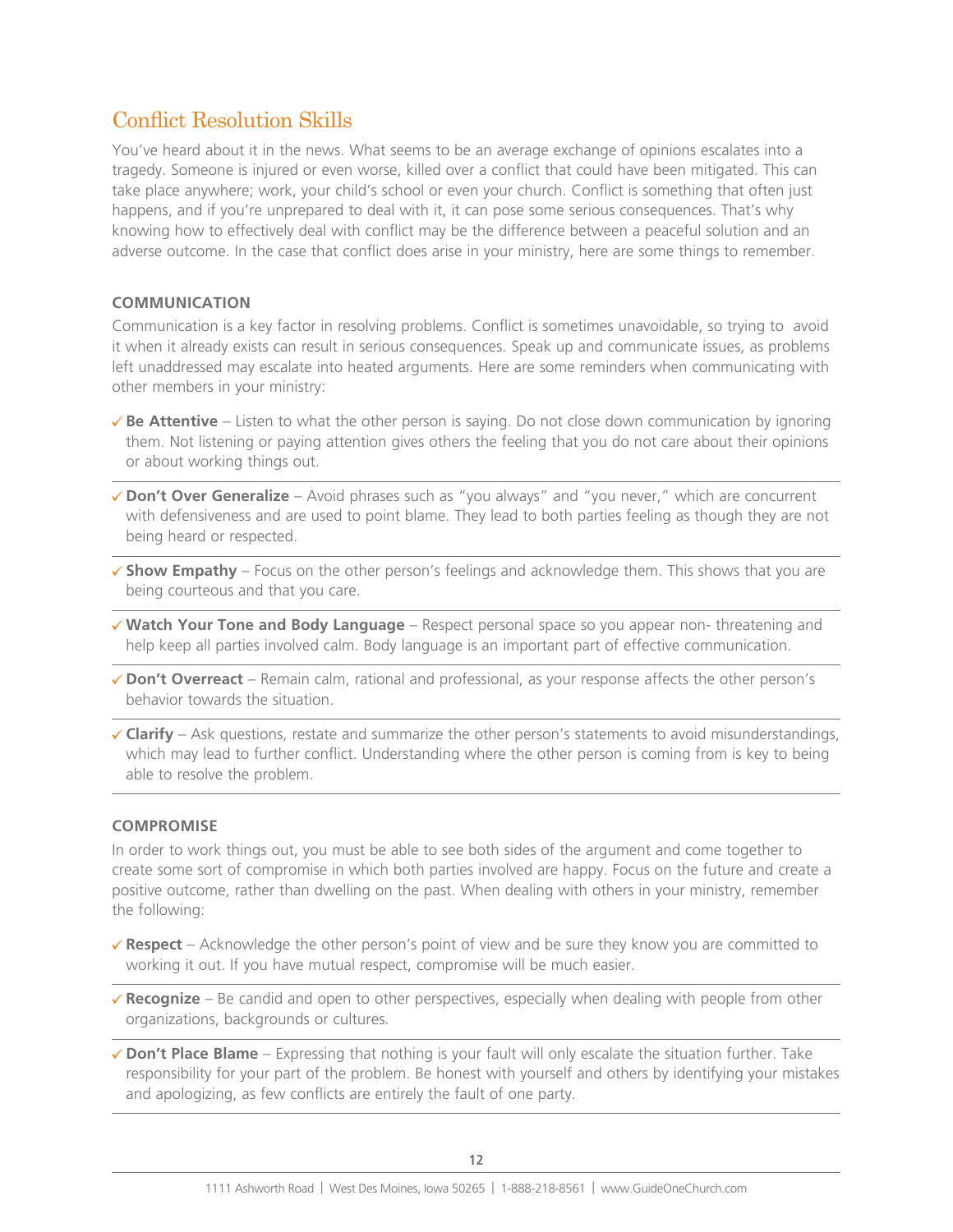8 **See Both Sides** – There is often no right or wrong. Conflict resolution is a helpful way to allow both people to work together to create a win-win situation. Being able to understand the opinions of others is crucial in resolving issues.

When there is conflict, it is important to keep calm, take a break to relax, clear your head and settle down if the dispute becomes heated. Be sure to take a moment to debrief after the conflict to relieve stress and examine what went right and what could have been handled better.

Conflicts occur everywhere, even at church. By de-escalating situations and resolving conflicts according to Matthew 18: 15-17, you will be capable of helping to maintain a peaceful atmosphere in your ministry.

Sources: Mind Tools, About.com, Crisis Prevention, Church of the Living Water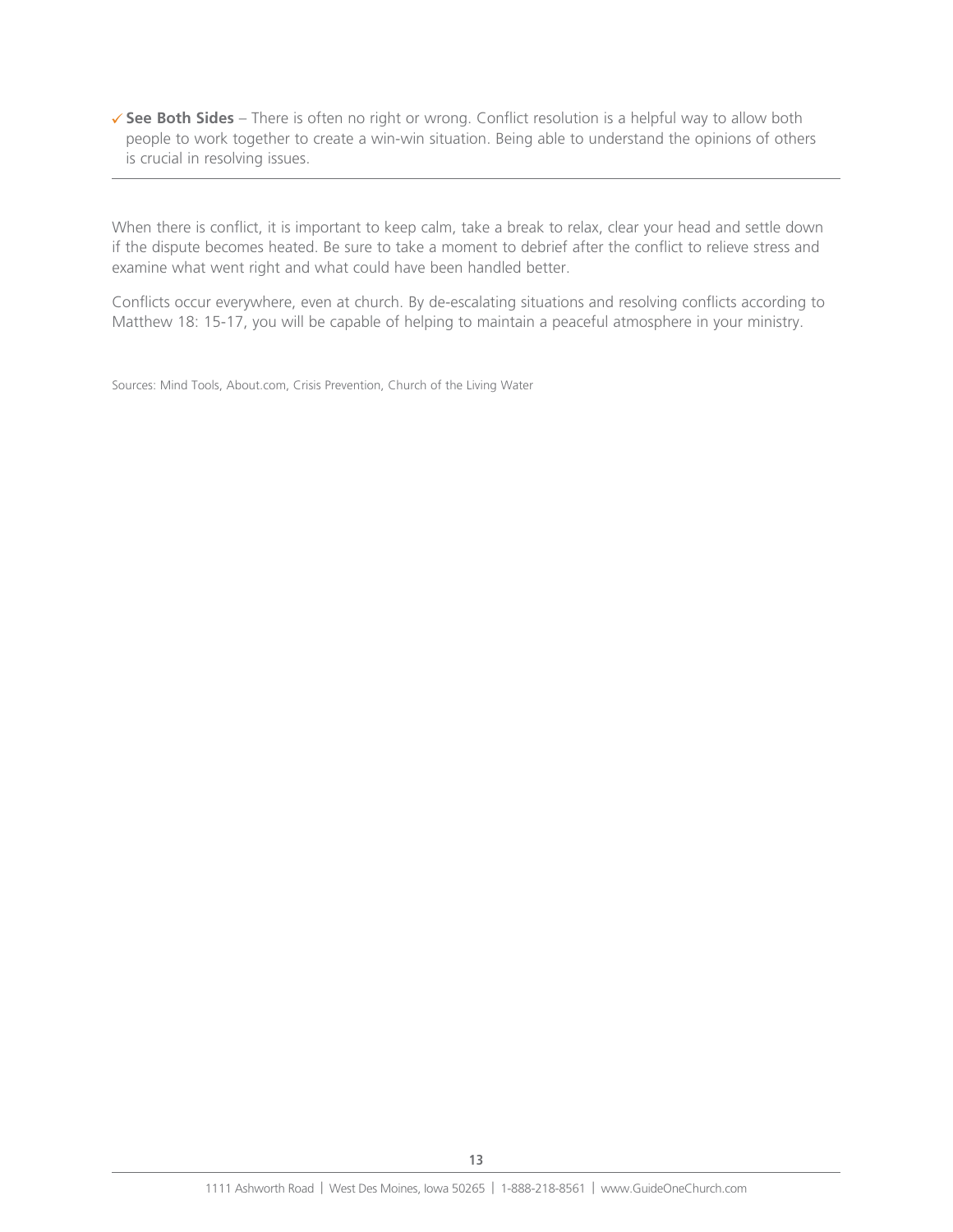## **Preventing Theft at Your Church**

Churches and other religious facilities are often thought of as a sacred and safe location. However, to criminals, these types of organizations and facilities have become prime targets for theft. Without proper security measures, your church could fall victim to theft or other crimes. Fortunately, there are numerous steps your organization can take in preventing a loss among your church and its members. Consider the following ideas to ensure that your church is protected from theft and similar offenses:

### Security Systems

Statistics show that a security system can significantly reduce the chances of a burglary or breakin. Depending on the type of system you install, you also may enhance the safety of your staff and congregation.

Just having a well-marked security system is a deterrent in itself. Criminology studies have shown that most burglars will avoid buildings with a security system. Decals and window stickers provided by security companies warn criminals that your church is protected, making them less likely to break-in. Visible cameras and obvious wall-mounted systems can have the same effect.

Be sure to work with a reputable security system company; the professionals there will assess your facility and make recommendations based on your church's needs and budget. They'll help you explore all the options available and make sure you're well-informed and comfortable with the system your church chooses.

### **THERE ARE THREE MAIN BENEFITS ASSOCIATED WITH IMPLEMENTING A SECURITY SYSTEM:**

- $\checkmark$  Prevention Criminals will be less likely to commit theft or burglary if they are able to notice a system in place. Furthermore, it assists in disrupting any crime that is attempted against the church building.
- $\checkmark$  Alarm In the event of a break in, the system will sound an alarm, that can be audible and/or visual (strobe), alerting any surrounding neighbors.
- $\checkmark$  Call for help In addition to an alarm sounding on site, most systems can also be monitored off site. Once the alarm is activated, the system will notify a central station monitoring company or the local authorities.

Consult with a professional concerning these types of systems to identify the best security option for your church.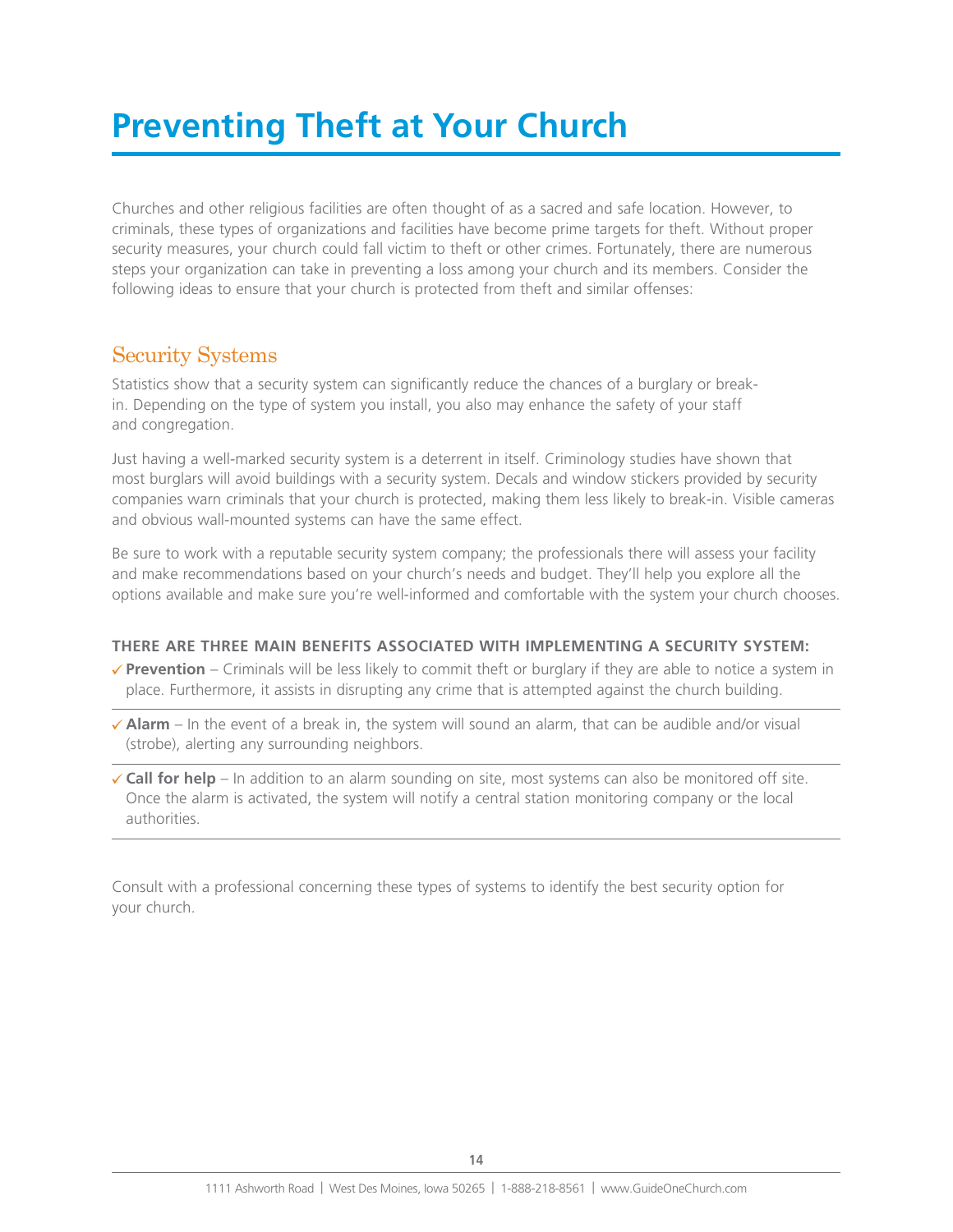### Passive Security vs. Active Security

Passive security measures are those that keep intruders out by providing effective barriers at entry points. First, provide adequate locks on doors and windows. Additionally, light all sides of the building and keep landscaping trimmed to eliminate hiding places. Lastly, consider adding physical barriers such as window bars, security gates, and basement window well gates. Care must be taken so that the installed barriers do not impede emergency egress.

Active security systems take your security program to the next level by detecting and immediately reporting an intrusion.

### Detection Devices

You don't need to be an expert on security systems; again, professionals can help you determine the best fit for your church. It's enough to become familiar with the basics. A few examples of detection devices include the following:

- **★ Motion detectors** Detect a moving person or object in a designated area and connect to cameras, lights, and/or alarm system when something has been spotted.
- **√ Glass-break sensors** Detect vibrations or shockwaves made by breaking glass.

8 **Outdoor sirens and strobe lights** – Provide audible and visual alarms outside the building.

**√ Magnetic door/window contacts** – Detect entry through doors and windows.

 $\checkmark$  Photoelectric beams – Detect an intruder in the path of the beam.

- **√ Card access control** Secures an area using an electronic door-locking mechanism that requires a card reader and valid cards to access the area.
- 8 **Portable panic buttons** Allow workers to call for emergency help from anywhere on the property by sending a silent alarm to the proper authorities.
- **∕ Line cut monitors** Sound an alarm when phone lines are cut.

If you choose a system with a 24-hour monitoring service linked to a centralized monitor, you can use it in conjunction with a fire or flood detection system. When authorities are notified about the security alarm at your church, they also can quickly dispatch firefighters in order to minimize damage.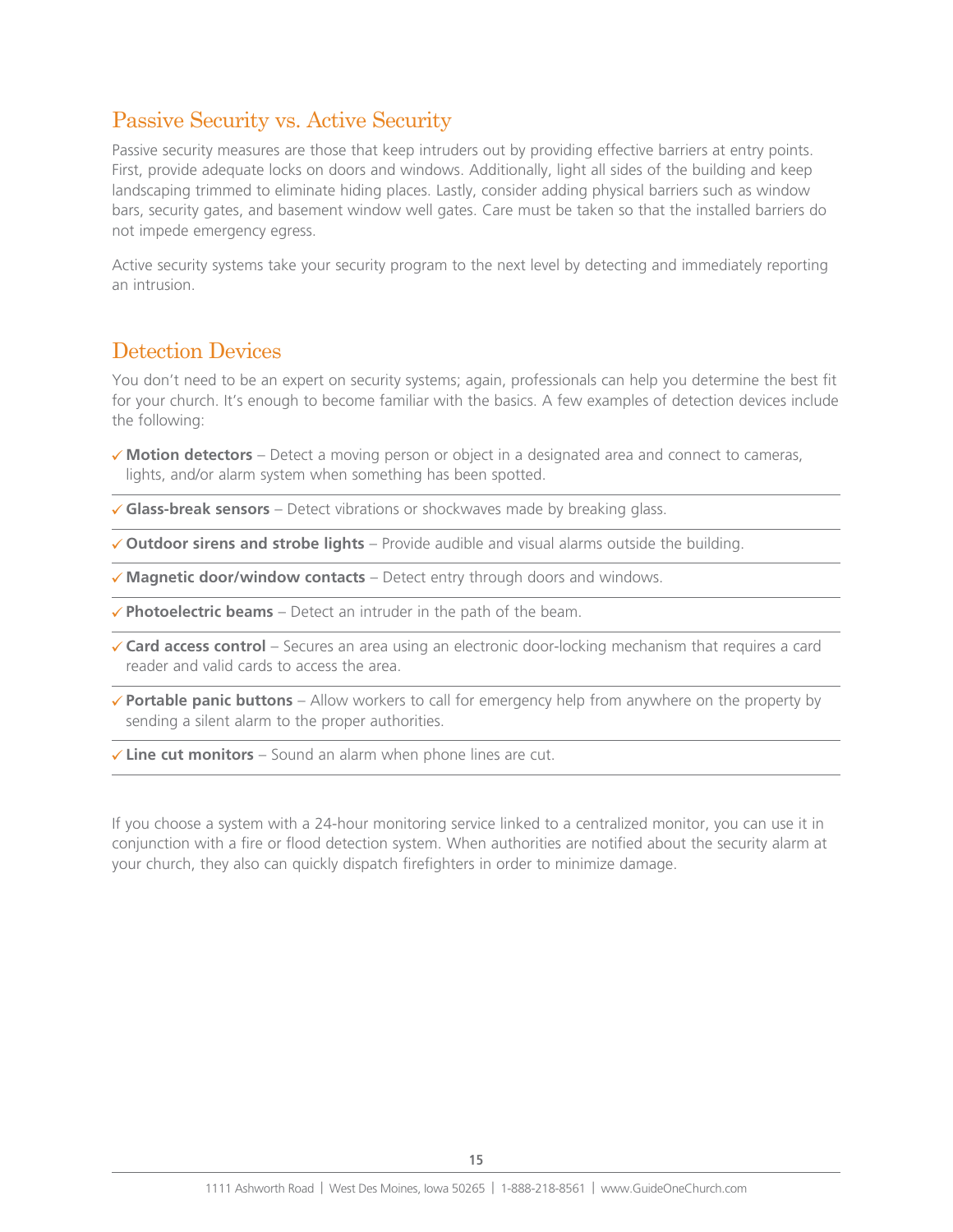### Develop a Financial Safeguard Program

Implementing a financial safeguard program in your church can be helpful in protecting the tithes and offerings money from collections. With the following safeguards, your organization may reduce the risk of member theft or individuals embezzling funds:

- $\checkmark$  Train church ushers on how to safeguard the collections during and after it is taken. Ushers should watch for suspicious activities and effectively communicate visually and verbally with other ushers.
- $\checkmark$  Secure collections until it is counted, and use the two unrelated person rule whenever funds are being handled.
- $\checkmark$  Count collection money in a locked room. Before or after counting, see that the funds remain in a safe or are brought to a bank.
- $\checkmark$  Establish a collection team and rotate weekly or monthly.
- $\checkmark$  Separate the duties between the counting team, treasurer and financial secretary.
- $\checkmark$  Run background checks or check financial references for volunteers or employees who handle funds.
- $\checkmark$  Utilize a voucher system to validate check requests for church purchases.
- $\checkmark$  Establish a small cash limit to keep in the custody of designated office personnel for petty cash funds.
- $\checkmark$  Consult with the church's tax advisor regarding pastor discretionary or benevolent funds.
- $\checkmark$  Conduct regular audits to see continuation of the safeguarding program.

### Protect Your Church and Members' Valuable Property

Beyond protecting the physical facility and financials, your organization also should take steps to protect other resources and assets of the church, such as computers, sound systems, televisions, other electronics, musical instruments and vehicles. Extra steps should be taken to see that valuable items such as fine art, rare books or valuable collectibles have adequate protection and are not easily attainable by criminals. In an effort to protect valuables that belong to your members, encourage them to always be aware of their own personal belongings.

Sources:

Church Executive: Invest in Your Church's Security to Prevent Theft in the Building National Crime Prevention Council SafeChurch: Key Components to a Financial Safeguard Program SafeChurch: Security Checklist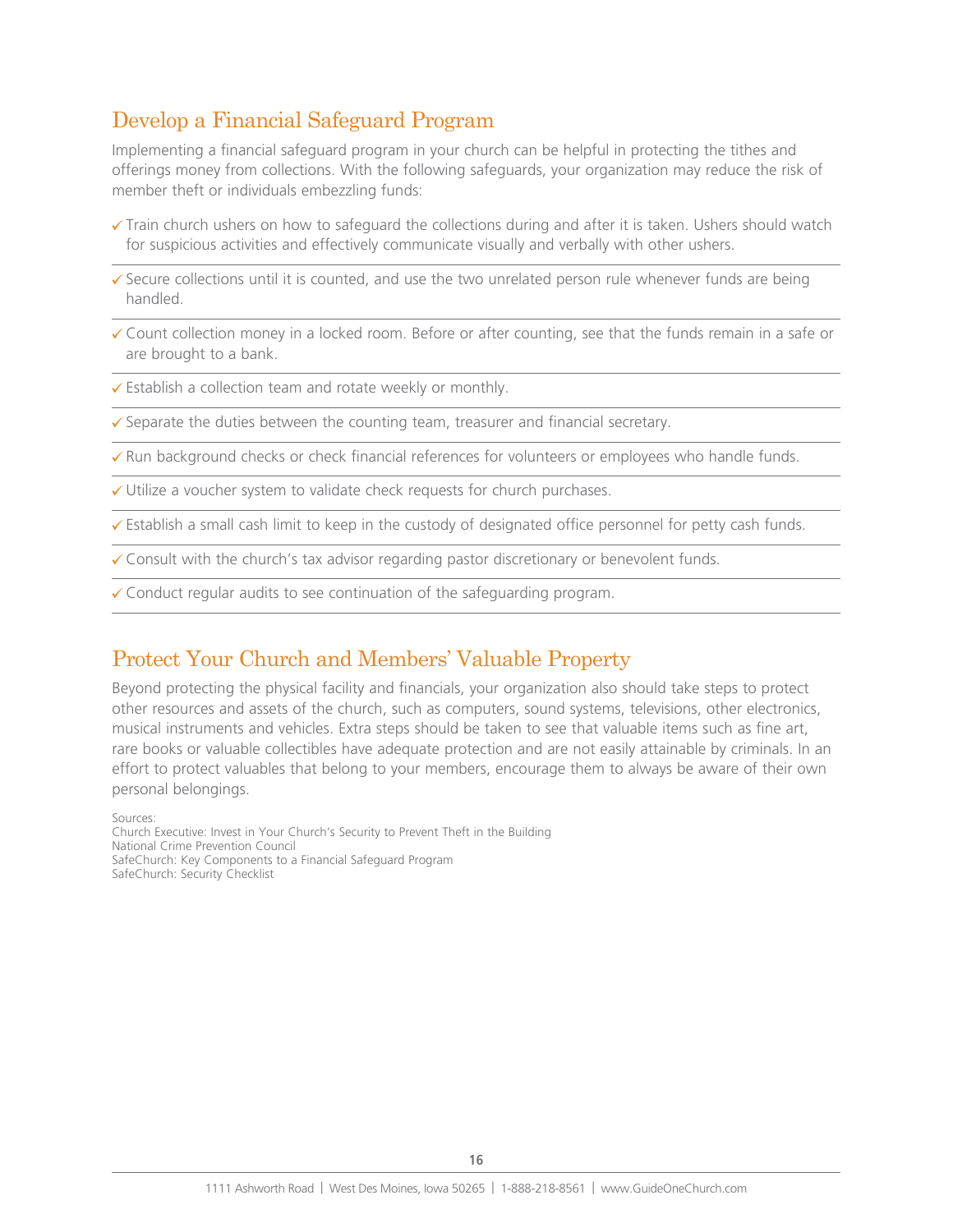## **Vandalism Prevention**

Churches and other religious centers are regularly targets for vandalism and property damage. This is often because vandals seek easy targets; like buildings that are empty at night. Be proactive at protecting your building from vandalism by implementing some of the safety tips listed below.

- **√ Secure all church vehicles** Roll up the windows, lock the doors and never leave valuables in plain view. If possible, store vehicles in a locked garage. If you have members that will be gone for an extended period of time encourage them to leave their cars at home.
- 8 **Lock the doors** Secure all building doors and windows. Having deadbolts on the doors is a smart precaution, but be sure the doors can be opened from the inside while the building is occupied.
- 8 **Lighting** Leave lights on or install motion-activated lights that illuminate all sides of the church including doors and parking lots. Also consider leaving a few lights on inside the building so that it appears occupied.
- **Evaluate** Take a walk a few times a year around your building at night. This will help you evaluate possible areas that aren't well lit or have low visibility.
- **√ Get Involved** Participate in the local neighborhood watch program. This will create a communication link between the community and the police.
- $\checkmark$  Alarms Consider installing an alarm system that is audible and will deter vandals. Installing security cameras on the exterior of the building are a smart precaution as well. Be sure they are recording footage so that you may share it with the police if necessary.
- $\checkmark$  Clean Up Keep the property free of trash and debris and maintain the landscaping. This helps to eliminate possible hiding places and reduces the risk of a fire. If your building is vandalized, remove the signs of such as soon as possible. Vandalism attracts more vandalism.

Sources: Voss Law Firm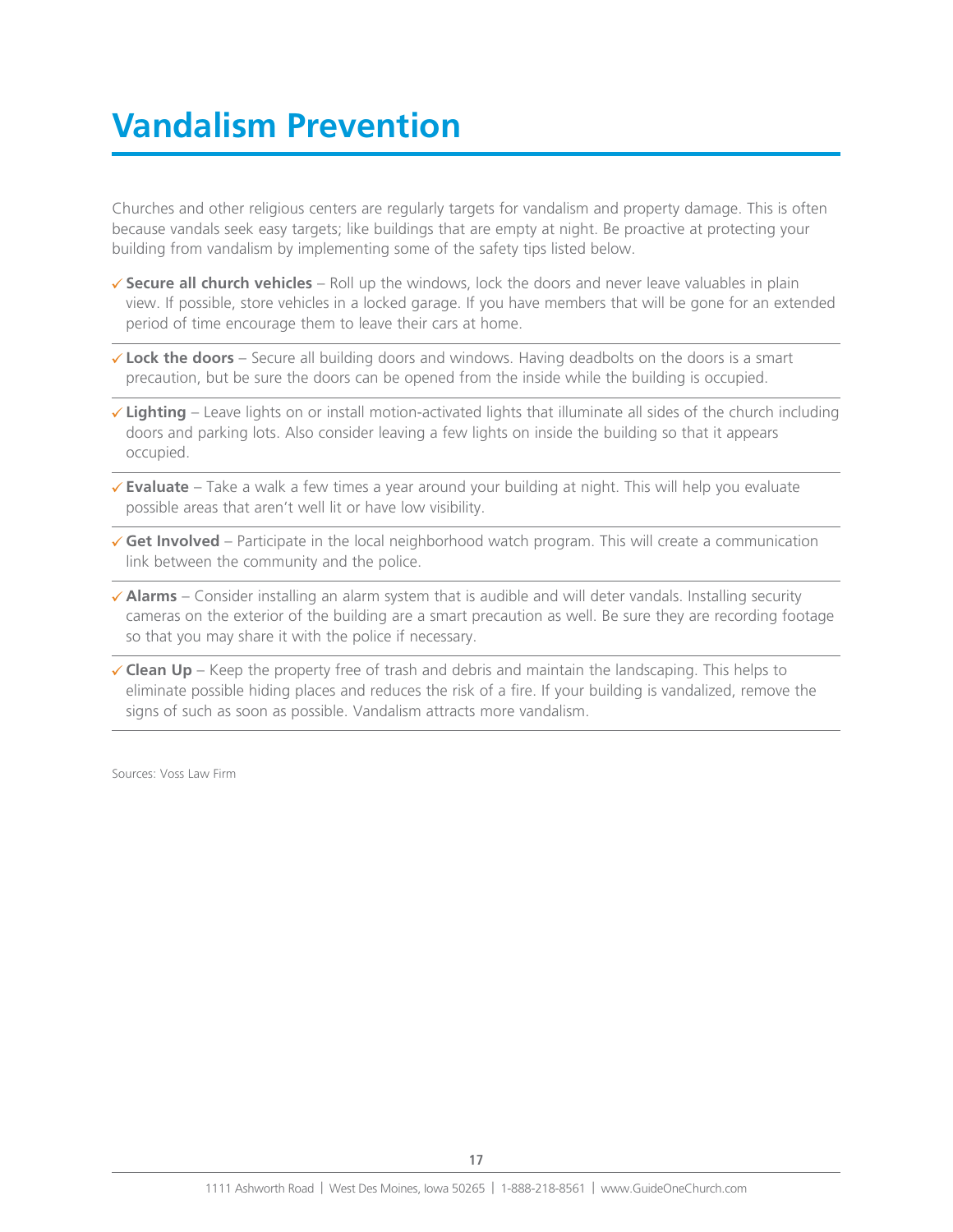## **Vacant Buildings**

Many churches today have to deal with a common commercial property issue – what to do with vacant buildings? With the depressed real estate market, many churches have had difficulty selling property that was previously used. By their very nature, vacant buildings present a unique set of risks.

If your organization owns a vacant building, your first step is to contact your insurance agent. They will assist you in assuring that the proper insurance coverage is in place.

### Steps to Reduce Vacant Building Risks

#### **BEFORE YOU VACATE THE BUILDING**

Most vacant buildings have a higher risk of fire, water damage, vandalism and theft. The following are steps that can be taken to protect your vacant property from these exposures:

- $\checkmark$  One of the first steps to take in preparing your building for vacancy is to turn off all unneeded utilities. All water service should be disconnected and drained from the building to prevent frozen or broken pipes. Electric service should be disconnected except for the portion that is needed to operate the heating, fire alarm and premises burglar alarm systems. If the building is equipped with a wet pipe automatic fire sprinkler system, the building heating system should be maintained at a minimum of 40 degrees Fahrenheit.
- $\checkmark$  All flammable and combustible liquids should be removed from the building. Also any waste, trash or combustible materials should be removed. All equipment, such as kitchen appliances, should be disconnected from gas and/or electric service.
- $\checkmark$  All automatic fire sprinkler and fire alarm systems should be maintained and in proper working condition. Fire and smoke doors should be shut to reduce the spread of fire and smoke, should a fire occur.
- $\checkmark$  The building should be secured and access be limited to authorized persons only. Make sure that all doors, windows and skylights are adequately secured and locked.
- $\checkmark$  Outside the building, all trash, debris and storage should be removed. Also, vegetation and trees should be trimmed.

#### **ONGOING MAINTENANCE**

The exterior and interior of the building should be maintained as you would with any building you own. The grass should be mowed, vegetation trimmed and snow removed. Fire alarm and automatic fire sprinkler systems should be tested and serviced as normally scheduled. It is best to give no one the indication that the property is vacant.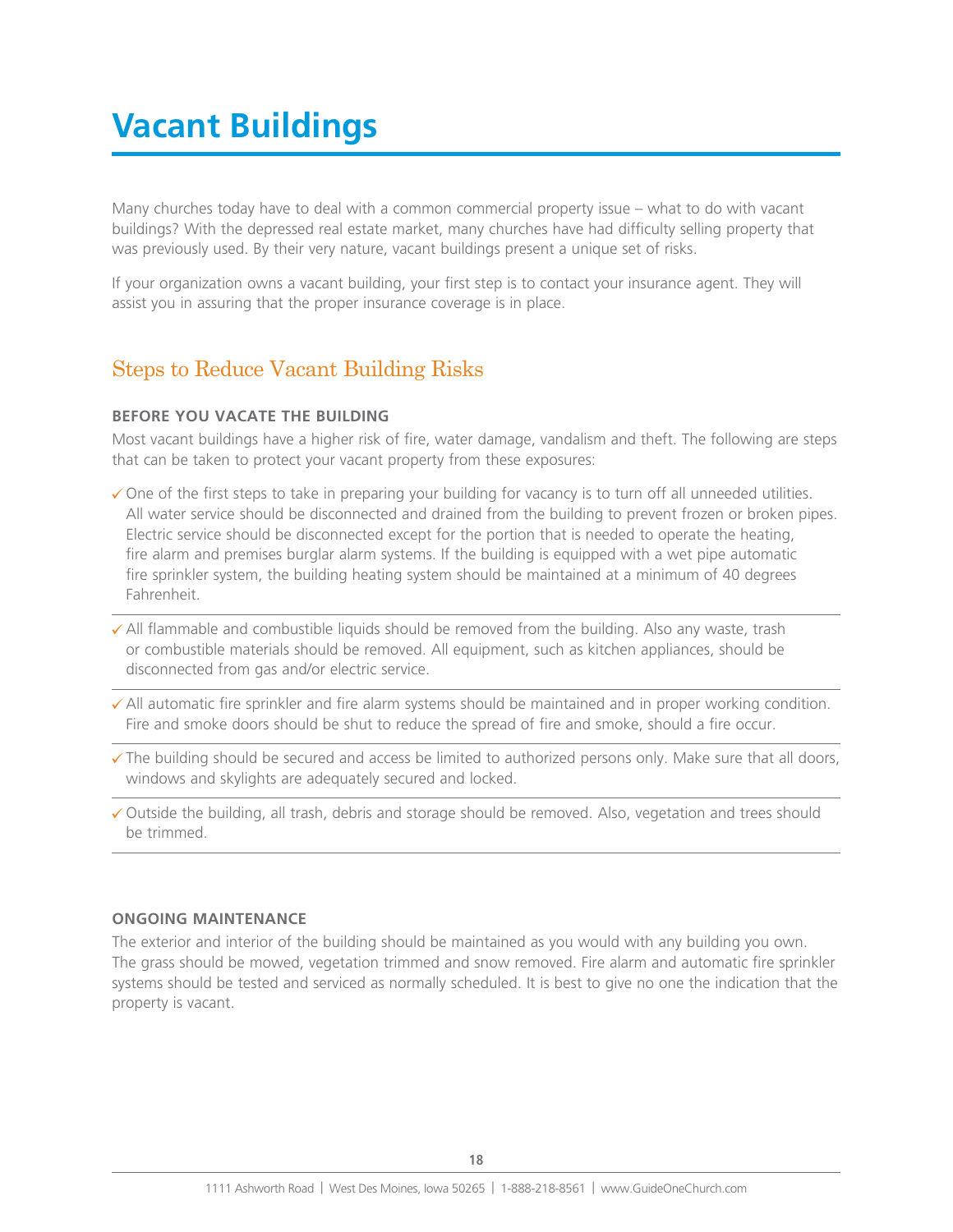#### **WEEKLY INSPECTIONS**

A thorough inspection of the exterior and interior of the building should be conducted at least weekly. The inspection should focus on exterior conditions, such as the condition of sidewalks and parking lots and identifying any signs of vandalism or attempted entry into the building. The interior inspection should identify any issues with the heating, fire alarm or fire sprinkler systems. Additionally, if property damage is noted, immediate repairs or other corrective actions should be taken. If there is any sign of break-in, theft or squatting, the local police department should be contacted immediately. Consider documenting these weekly inspections.

By following these recommended tips, any vacant buildings on your premises will be less vulnerable to risks, thus protecting the overall safety of your church.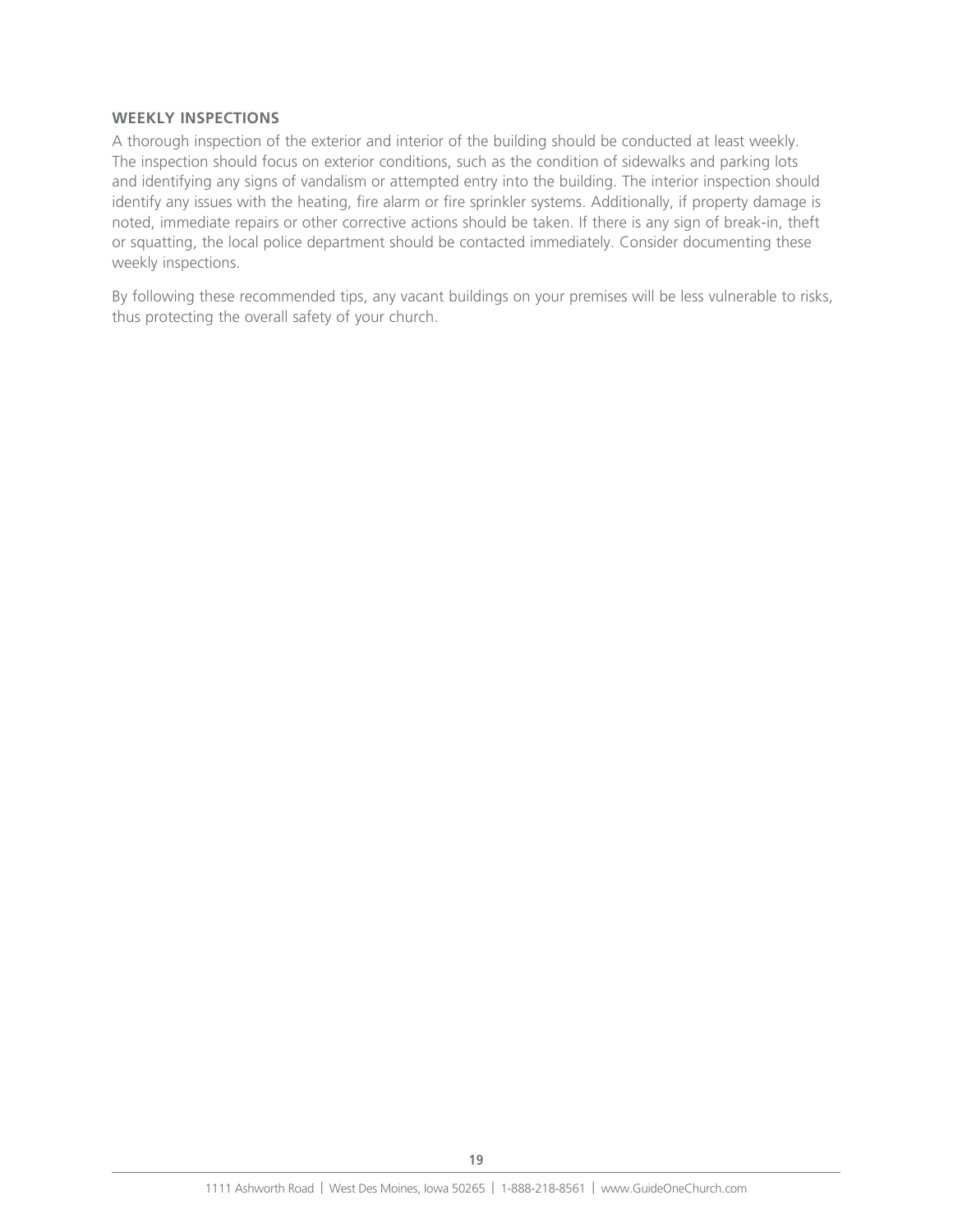## **Preventing Copper Thefts**

If someone were to say the words "theft at church," you might think of a stolen purse, collection, or audio-visual equipment. What you probably wouldn't imagine is a group of thieves coming to the property at night, cutting away the air conditioning units and hauling them off. However, an increasing number of both ground- and roof-mounted heating and air conditioning (HVAC) units have been stolen or destroyed at churches across the country for the copper components they contain. Worldwide demand for copper has brought its price to an all-time high. One result has been that copper theft crimes are on the rise across the nation.

#### **CONSIDER THE FOLLOWING EXAMPLES:**

- $\checkmark$  Thieves destroyed nine air conditioning units at a church in the South to obtain their copper. The system had just been installed six months earlier at a cost of \$100,000.
- $\checkmark$  At a church in the West, seven rooftop air conditioning units were targeted by copper thieves. The damage was in excess of \$47,000.
- $\checkmark$  Thieves stole copper gutters and downspouts, coping and wall caps from a church in the South. The value of the loss exceeded \$40,000.

In addition to heating and air conditioning units, other items being targeted by thieves include copper wiring, copper gutters, copper pipe, and other electrical appliances and products containing copper.

### Copper Thefts in General

 $\checkmark$  Copper is 100 percent recyclable and recyclers pay, on average, 90 percent of the new copper price for scrap copper. Thus, it is an attractive target for thieves.

 $\checkmark$  Copper theft is a crime of opportunity. This implies the following:

- $\checkmark$  Access is quite easy in most cases, a vehicle can be driven to the site of the theft.
- $\checkmark$  The item of interest is not well protected; for example, no alarms, cameras or barriers.
- $\checkmark$  The perpetrators can operate in an area without being observed.
- $\sqrt{\ }$  The potential for detection is limited; for example, no quards or patrols.
- $\checkmark$  The target area is remote or not well traveled; that is, the site or building is unoccupied for periods of time, or is off the main path.
- $\checkmark$  The target is considered to be easy.
- $\checkmark$  Copper theft requires a limited number of tools.

 $\checkmark$  Copper thieves do not have to be highly trained technicians.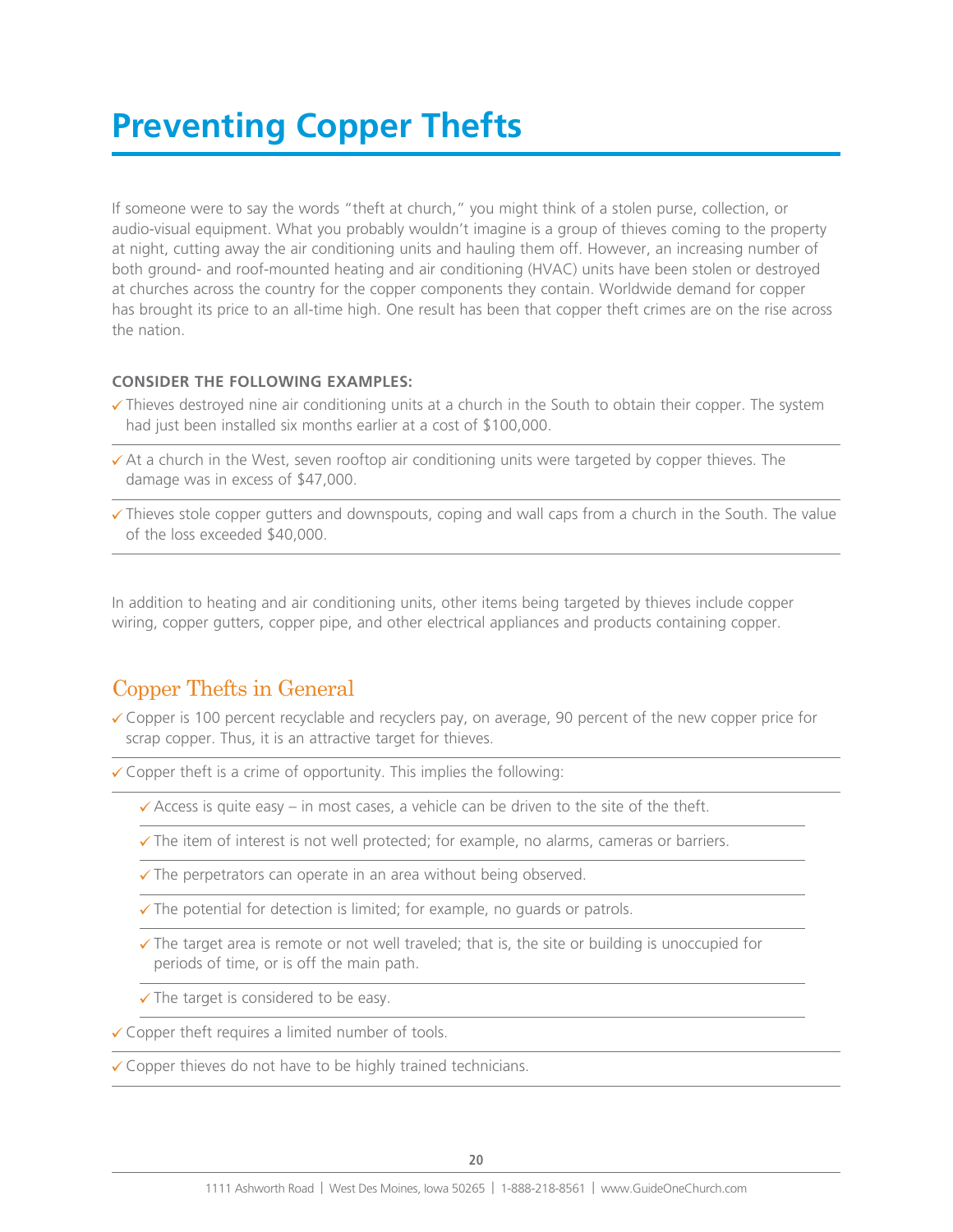## Common Fact Pattern

 $\checkmark$  Churches of all sizes are being targeted by copper thieves.

- $\checkmark$  Churches in all communities, rural and urban, are being victimized. The majority of thefts have occurred in what police would describe as low crime areas.
- $\checkmark$  The thieves often target large HVAC units because of the large amount of copper, but small units are usually easier targets. It takes less than five minutes for a thief to steal \$20 worth of copper from a small AC unit.
- $\checkmark$  While ground-mounted HVAC units are the most common target, roof-mounted units have also been stolen.
- $\checkmark$  HVAC units have been the primary target in 80% of church copper thefts, but any copper product is vulnerable.
- $\checkmark$  Most thefts of copper components occur at night.
- $\checkmark$  Thieves will return to the same target, which they call a "target of opportunity," time and again.



Example: This photograph illustrates AC units located at the back of the building creating an easy target for theft.



Example: This photograph illustrates AC units protected by a steel cage and security lighting.

### Preventing Copper Theft

#### **To protect against copper thefts at your church, consider taking the following steps:**

- $\checkmark$  Develop a security plan for your church, which identifies your vulnerabilities. Ask your local law enforcement professionals to assist you with this process.
- $\checkmark$  Deny access to your church property during off times of the day by adding fences and gates. Post appropriate "No Trespassing" signs on your church property. Ask your local law enforcement to assist in enforcing the law on private property.
- $\checkmark$  Add security lighting to areas where thieves and other criminals may hide.
- $\checkmark$  Deny access to your roof-mounted HVAC units by removing fixed ladders (do not remove fire escapes) and other step-ups including tree branches that may assist thieves. Portable ladders should be kept inside a locked building.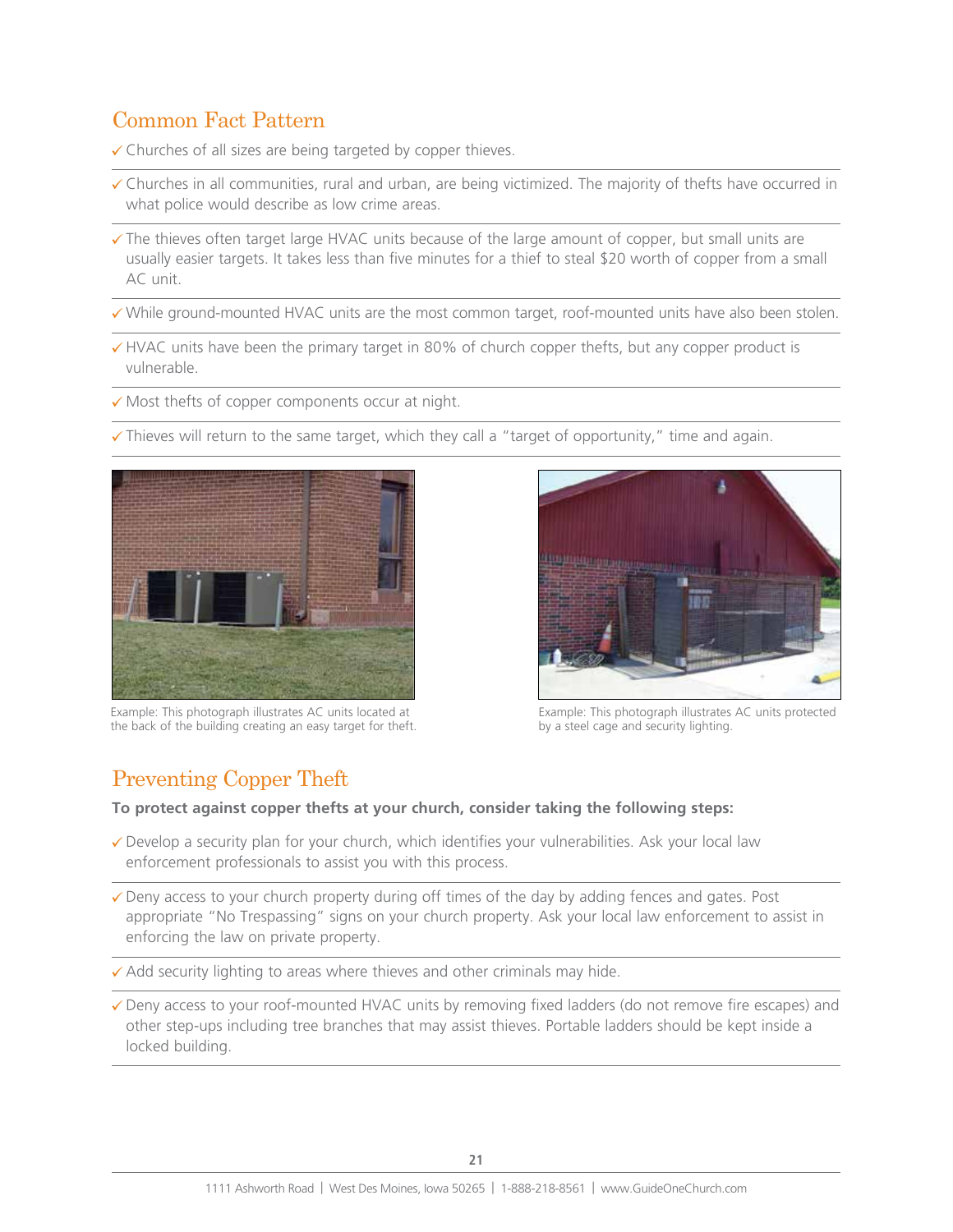- $\checkmark$  Consider the use of steel cages to enclose your AC units. The heavier the gauge of steel the longer it will take to cut. For example, 10-12 gauge steel can take one to two hours to cut. Do not use standard chain link fencing as it can be cut quickly.
- $\checkmark$  Develop a Church Watch program and work with your neighbors to assist in keeping an eye on your church property.
- $\checkmark$  Use security cameras, as they are a valuable tool for protecting your property. But make note that in order for them to be fully effective, they must be properly protected, installed, and monitored.
- $\checkmark$  Use alarms that are mounted to your HVAC units. If the unit is tampered with, including cutting of refrigerant and power lines, an alarm will sound. This security measure may be a valuable tool in protecting the units, particularly if your building is currently protected by a security alarm. Contact your local security company or HVAC contractor for details.

## Copper Theft Prevention Checklist

To assess the need for improvement, and to more adequately keep your property safe from copper theft, please complete the following risk prevention checklist.

| Question                                                                                                         | N/A | <b>Yes</b> | <b>No</b> |
|------------------------------------------------------------------------------------------------------------------|-----|------------|-----------|
| Is a security plan that addresses church vulnerabilities in place?                                               |     |            |           |
| Have local law enforcement professionals been contacted to help identify<br>vulnerabilities?                     |     |            |           |
| Does the property have fences and gates installed to deny access to the property during<br>off times of the day? |     |            |           |
| Are appropriate "No Trespassing" signs posted around the property?                                               |     |            |           |
| Is your church property equipped with security lighting to eliminate criminal hiding<br>spots?                   |     |            |           |
| Have fixed ladders been removed to deny access to roof-mounted HVAC units?                                       |     |            |           |
| Are tree branches trimmed to prevent thieves from using them as alternative step-ups?                            |     |            |           |
| Are portable ladders stored inside a locked building?                                                            |     |            |           |
| Are your AC units enclosed in steel cages?                                                                       |     |            |           |
| Have your developed a "Church Watch" program?                                                                    |     |            |           |
| Do you work with neighbors to assist in keep an eye on your church property?                                     |     |            |           |
| Have security cameras been properly installed?                                                                   |     |            |           |
| Are security cameras protected and monitored?                                                                    |     |            |           |
| Have alarms been installed to your HVAC units?                                                                   |     |            |           |

**Important: If you answered "No" to any of the questions above, corrective action should be taken as soon as possible. Please see the next page.**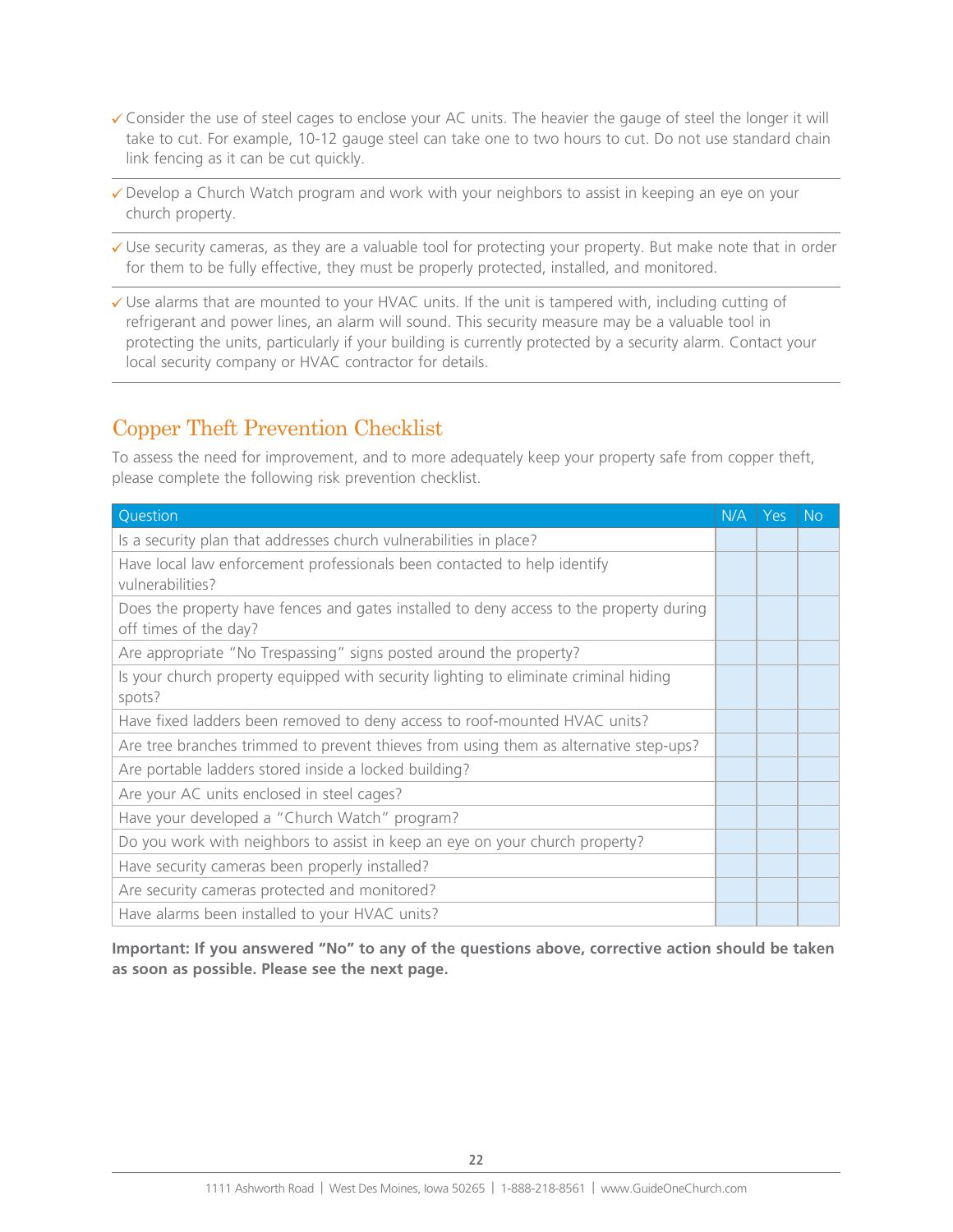## Corrective Actions Taken

Please define the corrective actions taken for any "No" responses to the questions on the previous page.

| $\sim$<br>- - - - -<br><br>. . | $\sim$ |
|--------------------------------|--------|
|--------------------------------|--------|

| $"$ No $"$ Item | Corrective Action Taken |
|-----------------|-------------------------|
|                 |                         |
|                 |                         |
|                 |                         |
|                 |                         |
|                 |                         |
|                 |                         |
|                 |                         |
|                 |                         |
|                 |                         |
|                 |                         |
|                 |                         |
|                 |                         |
|                 |                         |
|                 |                         |
|                 |                         |
|                 |                         |
|                 |                         |
|                 |                         |
|                 |                         |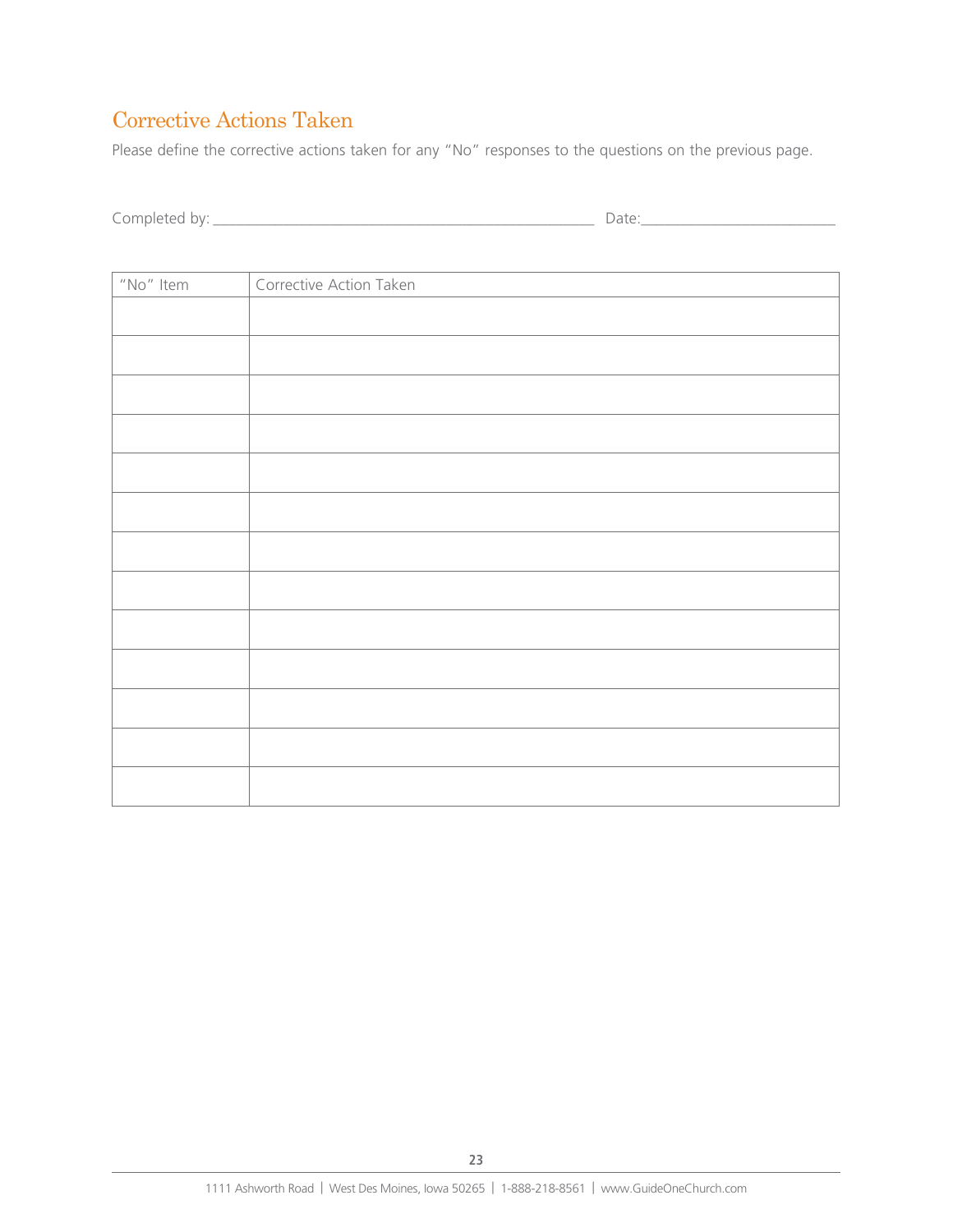## **Arson Prevention**

According to the U.S. Fire Administration (USFA), arson is the leading cause of fires in the United States, resulting in more than \$1 billion in property loss each year. In one recent year, the USFA reported that approximately 30,500 intentional structural fires occurred.

At GuideOne Insurance, arson is one of the leading causes of fires along with open flames, electrical and lightning. The mental and emotional loss of a church building due to arson can be as great as the physical damage itself. For churches insured by GuideOne, the average damage incurred in arson incidents exceeded \$450,000 in a recent year.

Your facility can decrease the chances that an arsonist will strike by undertaking an arson and crime prevention program. This fact sheet provides information on why churches and religious organizations are vulnerable to arson and what they can do to protect themselves from this crime.

## Why Churches and Religious Organizations Are Vulnerable

 $\checkmark$  Buildings are often unoccupied.

- $\checkmark$  Activity schedules are predictable.
- $\checkmark$  Security systems are often lacking.

 $\checkmark$  Arsonists, vandals and other criminals may target churches because of their beliefs.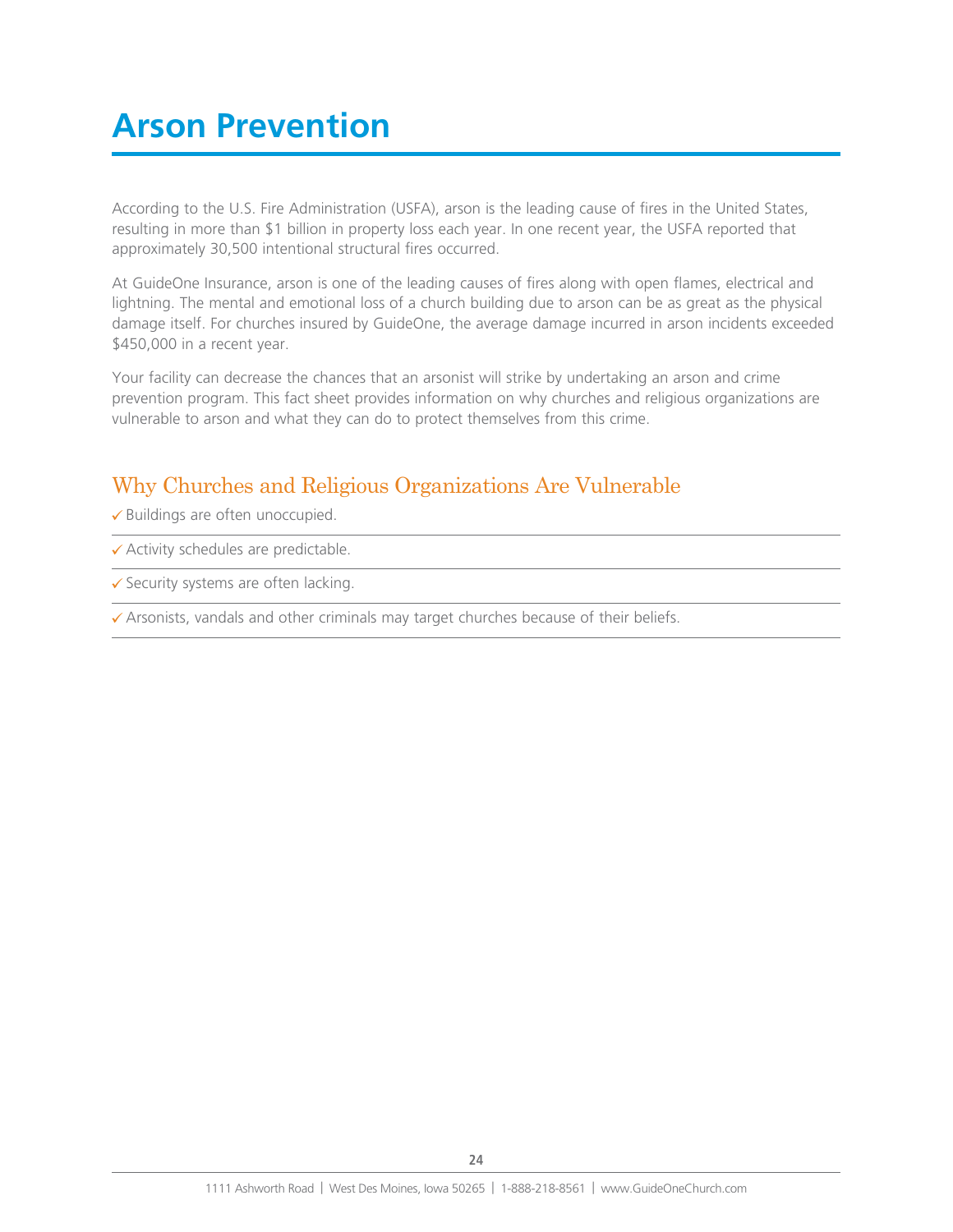### Reducing the Risk of Arson

To help reduce the risk of arson, consider the following precautionary measures:

#### **BUILDING EXTERIOR**

- $\checkmark$  Illuminate exterior buildings, doors and parking lots from sunset to sunrise.
- $\checkmark$  Consider the installation of motion-activated lighting near doors and windows.
- $\checkmark$  Keep doors and windows locked when the building is unoccupied.
- $\checkmark$  Trim shrubs and tree limbs around windows and doors to eliminate potential hiding places for arsonists and criminals.



- $\checkmark$  Ladders should not be stored outside the building at the end of the day. Instead, secure ladders and tools in a locked shed/outbuilding or inside the building. If this is not possible, secure ladders outside with a high quality chain and lock.
- $\checkmark$  Keep track of and limit the disbursement of building keys. Consider installation of a keyless electronic entry system.
- $\checkmark$  Make sure that exterior doors are of solid core (not hollow) construction and are outfitted with quality deadbolt locks and, if hinged on the outside, tamper-proof hinges.
- $\checkmark$  Use wire-mesh glass in windows for additional protection from break-ins.
- $\checkmark$  Keep the property free from boxes, leaves, trash, wood and other potentially combustible debris.
- $\checkmark$  Consider installing video security cameras at entrances and other key areas.

 $\checkmark$  Park church vehicles in differing locations on the property throughout the week to vary routine.

 $\checkmark$  Trash containers should be kept as far away as possible from the building.



The photo on the left shows a trash dumpster that is overflowing and too close to the building. If vandals were to intentionally set fire to the dumpster, there is a high likelihood that it would spread to the building.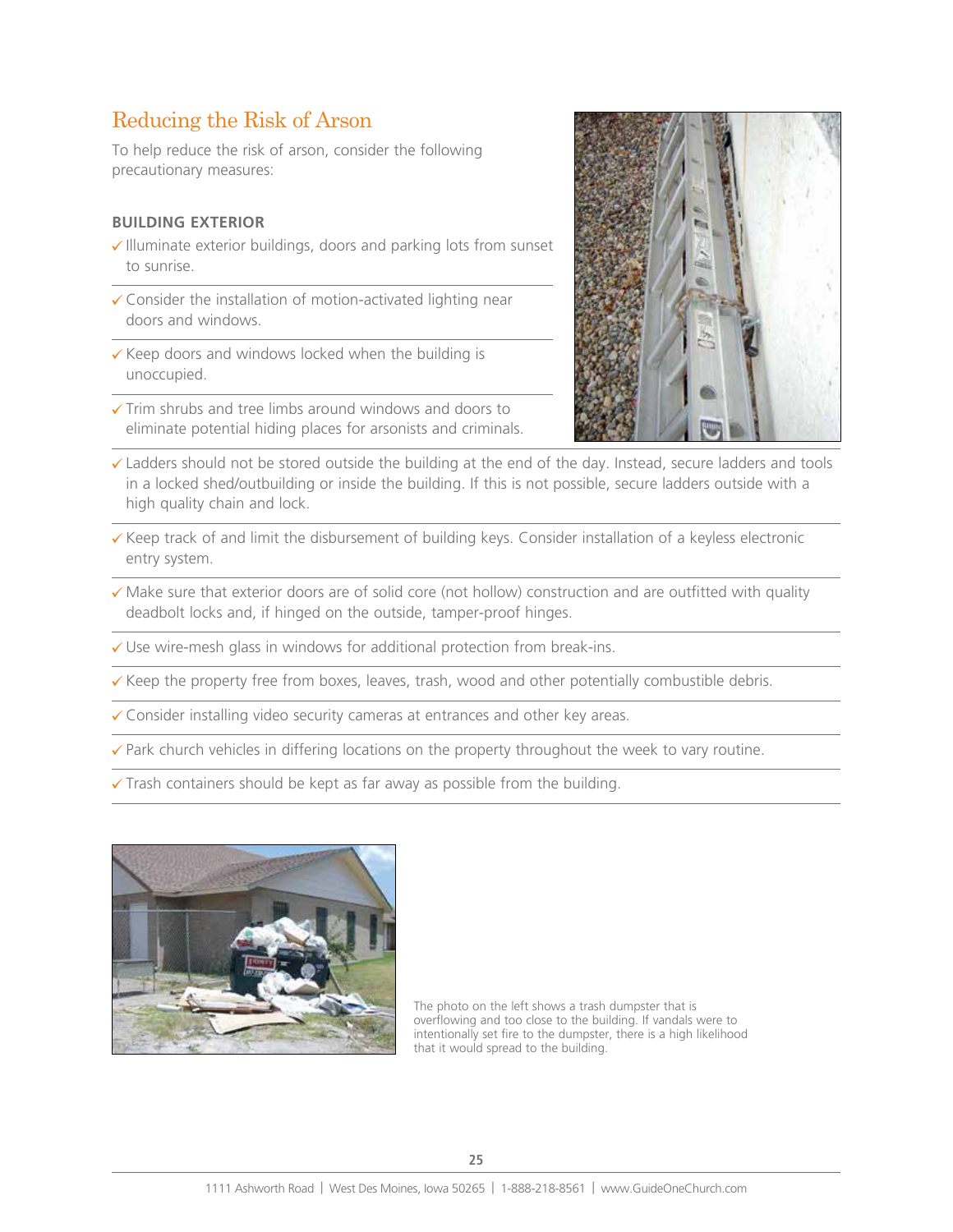#### **BUILDING INTERIOR**

- $\checkmark$  Consider using timers for lights and/or radios during evening hours. Timed use of interior entry lights overnight should be considered.
- $\checkmark$  Make sure that flammable liquids are stored in a U.L. listed fire cabinet away from any heat sources, such as heating equipment.
- 8 If possible, install a central station monitored security/fire detection system. Also consider a fire sprinkler suppression system.
- $\checkmark$  Make sure that smoke and heat detectors are operational and that fire extinguishers are in place and have been regularly serviced.
- $\checkmark$  Restrict access to areas containing valuable or combustible materials by locking interior doors.

#### **GENERAL PRECAUTIONS**

- $\checkmark$  Ask neighbors to alert police if anything suspicious is seen on church property.
- $\checkmark$  Develop positive relationships with local law enforcement and invite them to patrol the property during the overnight hours.
- $\checkmark$  Establish a "Church Watch" program in which members volunteer to drive through the property at various times throughout the week.

### Arson Prevention Checklist

Checklists can be an effective tool to provide a safer environment. Answer the following questions relating to external, internal, and awareness measures you can take to determine how well your facility is safeguarded to discourage unauthorized entry and encourage early fire detection. A "NO" answer indicates an area that may warrant further examination.

| <b>External Measures</b>                                                                                                                                      | Yes | <b>No</b> |
|---------------------------------------------------------------------------------------------------------------------------------------------------------------|-----|-----------|
| Does lighting sufficiently illuminate all sides of buildings and parking areas?                                                                               |     |           |
| Do all exterior doors have deadbolt locks and non-removable hinge pins?                                                                                       |     |           |
| Is a process in place to make sure that building doors and windows are locked when it<br>is unoccupied?                                                       |     |           |
| Is access to roofs, fire escapes and outside stairways limited to authorized persons?                                                                         |     |           |
| Is shrubbery trimmed to prevent it from being used for hiding?                                                                                                |     |           |
| Are loose materials and trash removed from the grounds daily?                                                                                                 |     |           |
| Are windows and glass entries protected with wire mesh or bars? (Note that for<br>emergency purposes, window bars must be able to be opened from the inside.) |     |           |
| Is there fencing or controlled access to the property?                                                                                                        |     |           |
| Is access to crawl spaces and basement entry points secured?                                                                                                  |     |           |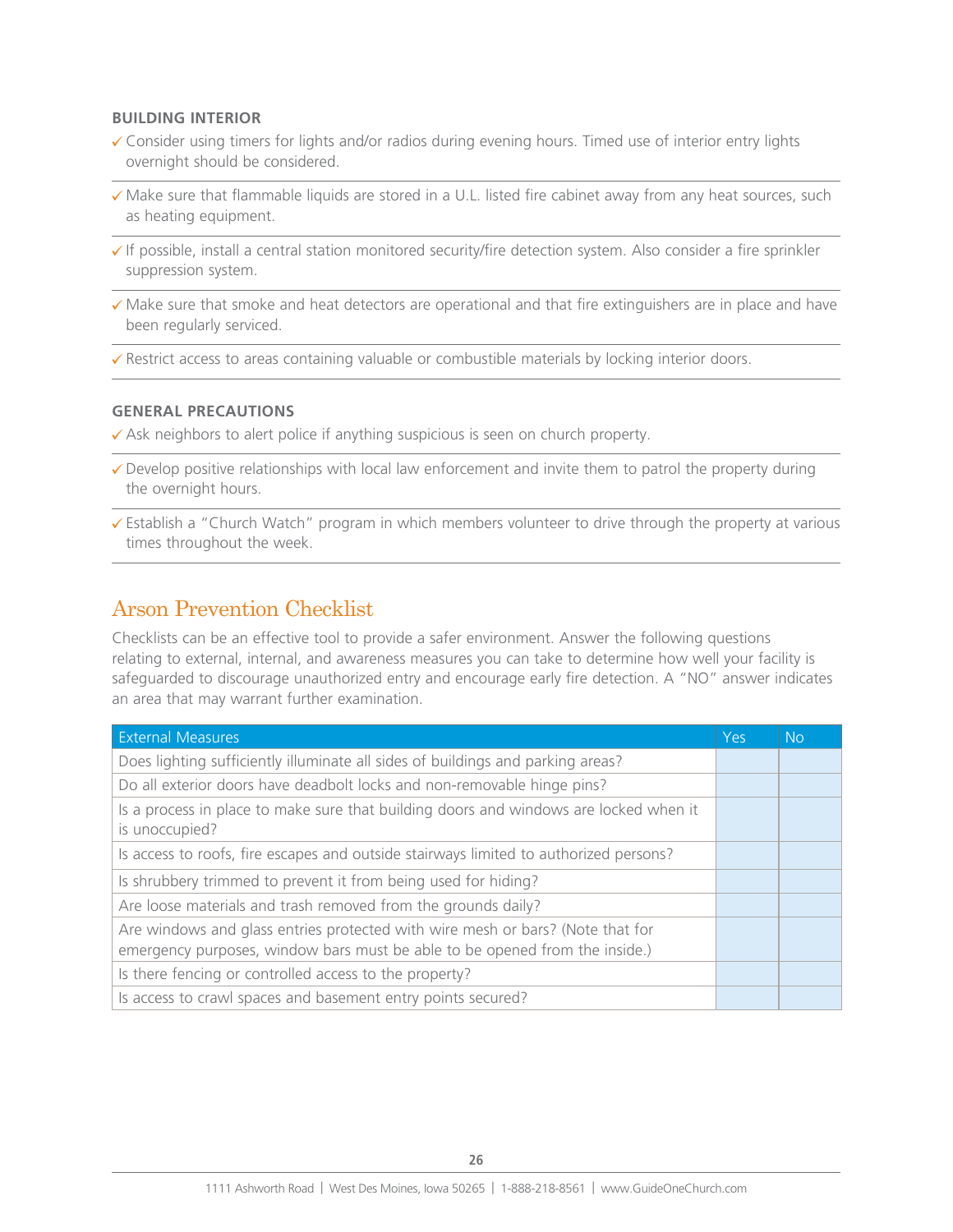| Internal Measures                                                                                                                | Yes | <b>No</b> |
|----------------------------------------------------------------------------------------------------------------------------------|-----|-----------|
| Are foyer and hall lights left on at night?                                                                                      |     |           |
| Are windows and doors equipped with proper locks, jams and/or deadbolts?                                                         |     |           |
| Is there a central station alarm system for notification of fire, smoke or breach of<br>security?                                |     |           |
| Are personnel assigned to secure the building daily (for example, locking doors and<br>windows and activating security systems)? |     |           |
| Are personnel assigned to check for unauthorized occupants?                                                                      |     |           |
| Are building keys controlled by a strict sign-out policy and marked "do not duplicate?"                                          |     |           |
| Are locks changed or re-keyed when keys cannot be retrieved?                                                                     |     |           |
| Are valuable objects and combustible materials securely locked away from sight?                                                  |     |           |

| Awareness measures build teamwork and ownership attitudes among members                          | Yes | <b>No</b> |
|--------------------------------------------------------------------------------------------------|-----|-----------|
| Do the police routinely check the premises?                                                      |     |           |
| Is a "Church Watch" program in place?                                                            |     |           |
| Are staff and members made aware of building use, security and fire prevention<br>measures?      |     |           |
| Have neighbors been asked to report any suspicious activity on church property to<br>the police? |     |           |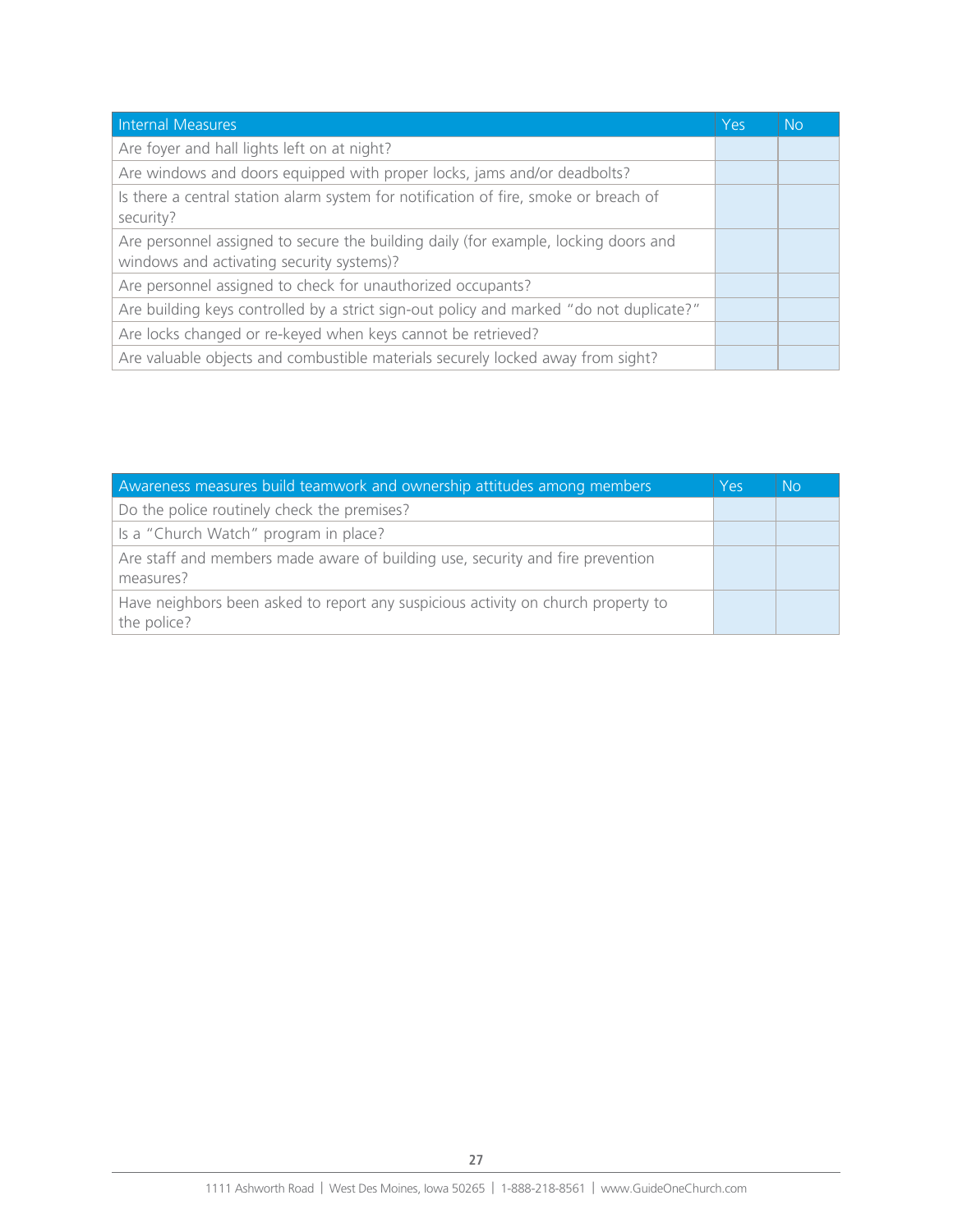### How Valuable are the Contents of Your Church?

In putting a value on building or content items, use the current cost to replace new, or as near as you can estimate it. Values for the contents of the parsonage should be limited to church-owned contents. It is best to prepare two copies and store them where they are not subject to fire.

Name of Church:\_\_\_\_\_\_\_\_\_\_\_\_\_\_\_\_\_\_\_\_\_\_\_\_\_\_\_\_\_\_

Address: \_\_\_\_\_\_\_\_\_\_\_\_\_\_\_\_\_\_\_\_\_\_\_\_\_\_\_\_\_\_\_\_\_\_\_\_\_

Date of Inventory: \_\_\_\_\_\_\_\_\_\_\_\_\_\_\_\_\_\_\_\_\_\_\_\_\_\_\_\_\_

| General                                        |        |        |                             |    |
|------------------------------------------------|--------|--------|-----------------------------|----|
| Contents                                       | Church | School | Other Buildings             |    |
| Altar Furnishings                              | \$     | \$     | \$                          | \$ |
| Baptismal Fonts, unattached                    | \$     | \$     | \$                          | \$ |
| <b>Bibles</b>                                  | \$     | \$     | \$                          | \$ |
| Carpeting, unattached                          | \$     | \$     | \$                          | \$ |
| Choir Music                                    | \$     | \$     | $\mathcal{L}_{\mathcal{A}}$ | \$ |
| Choir Robes and Vestments                      | \$     | \$     | \$                          | \$ |
| Communion Service                              | \$     | \$     | \$                          | \$ |
| Draperies                                      | \$     | \$     | \$                          | \$ |
| <b>Holiday Decorations</b>                     | \$     | \$     | \$                          | \$ |
| Hymnals                                        | \$     | \$     | \$                          | \$ |
| Lecterns, unattached                           | \$     | \$     | \$                          | \$ |
| Musical Instruments Including Pianos           | \$     | \$     | \$                          | \$ |
| Overhead and Slide Projectors/Screens          | \$     | \$     | \$                          | \$ |
| Pictures and Paintings                         | \$     | \$     | \$                          | \$ |
| Seats and Pews, unattached                     | \$     | \$     | \$                          | \$ |
| Sound Equipment (mics, amplifiers), unattached | \$     | \$     | $\mathcal{L}_{\mathcal{A}}$ | \$ |
| Statuary                                       | \$     | \$     | \$                          | \$ |
| Tables and Chairs                              | \$     | \$     | \$                          | \$ |
| Tape Decks, CD Players, Tapes and CDs          | \$     | \$     | \$                          | \$ |
| VCRs/Monitors/DVD Players                      | \$     | \$     | \$                          | \$ |
| Subtotal                                       | \$     | \$     | \$                          | \$ |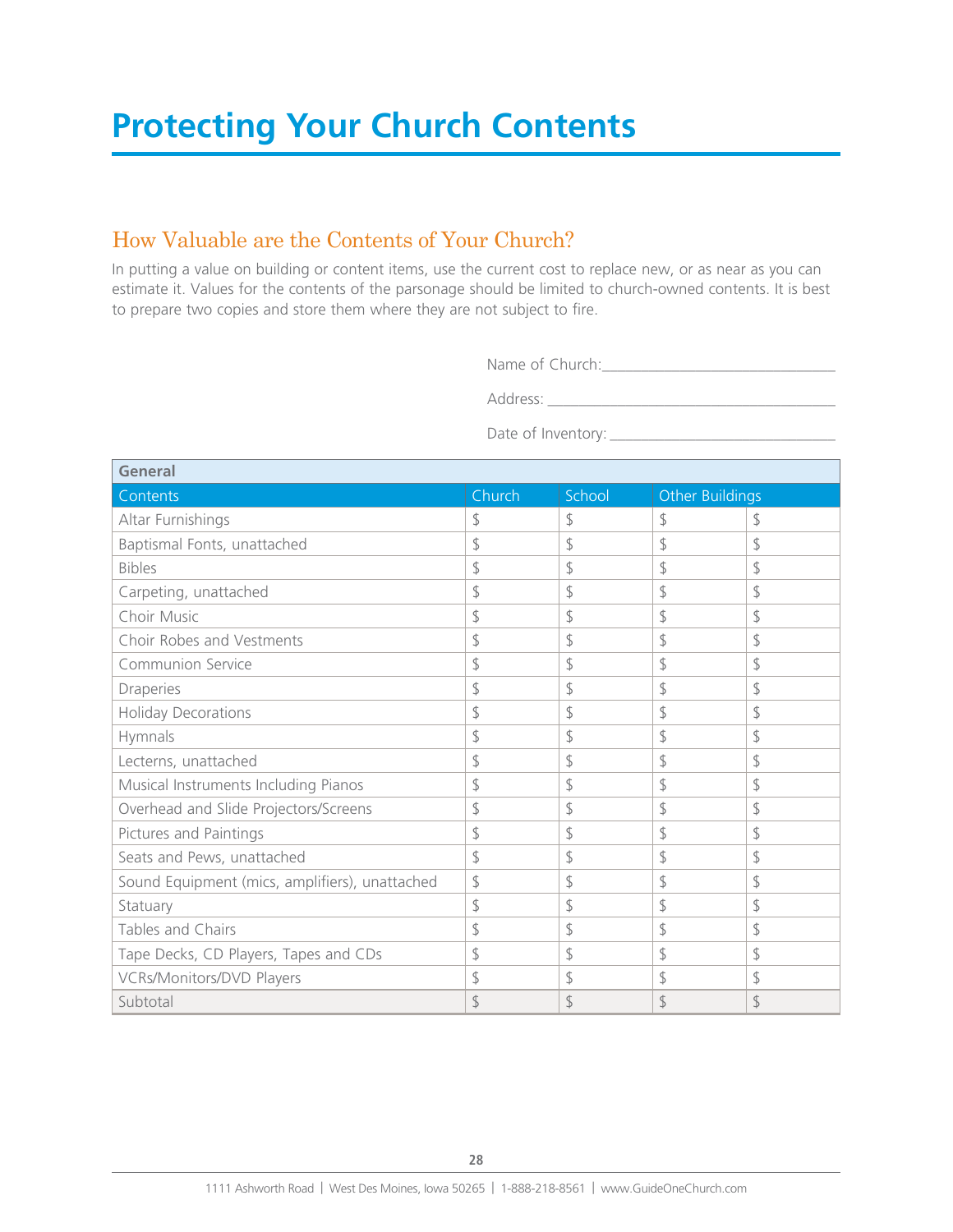| <b>Office</b>               |        |        |                 |   |
|-----------------------------|--------|--------|-----------------|---|
| Contents                    | Church | School | Other Buildings |   |
| Adding Machines             |        | \$     | \$              | P |
| <b>Book</b>                 |        | đ      | đ<br>D          | D |
| Computer Systems            |        |        | S               |   |
| <b>Duplicating Machines</b> |        |        |                 | P |
| Files                       |        |        |                 |   |
| Office Desks and Chairs     |        |        |                 | D |
| Office Supplies             |        |        | đ               |   |
| Typewriters                 |        |        | đ<br>D          |   |
| Other Office Equipment      |        |        | đ<br>. D        |   |
| Subtotal                    |        |        |                 |   |

| <b>School</b>                       |        |        |                 |  |  |
|-------------------------------------|--------|--------|-----------------|--|--|
| Contents                            | Church | School | Other Buildings |  |  |
| Blackboards, unattached             |        |        |                 |  |  |
| <b>Bookcases</b>                    |        |        |                 |  |  |
| Cupboards, unattached               |        |        |                 |  |  |
| Maps and Globes                     |        | J      |                 |  |  |
| Recreation/Sporting Equipment       |        |        |                 |  |  |
| School Supplies                     |        |        |                 |  |  |
| School Desks and Chairs, unattached |        | đ      |                 |  |  |
| Science Equipment                   |        |        |                 |  |  |
| Subtotal                            |        |        |                 |  |  |

| <b>Kitchen</b>                                  |        |               |                             |               |  |
|-------------------------------------------------|--------|---------------|-----------------------------|---------------|--|
| Contents                                        | Church | School        | Other Buildings             |               |  |
| Appliances (Stoves, Refrigerators, Dishwashers, | \$     | \$            | $\mathsf{\$}$               | C             |  |
| Washer, Dryers, etc.)                           |        |               |                             |               |  |
| Carts and Trays                                 | \$     | \$            | \$                          | \$            |  |
| Coffee Maker                                    | \$     | \$            | \$                          | \$            |  |
| <b>Dishes</b>                                   | \$     | \$            | $\mathcal{L}_{\mathcal{L}}$ | \$            |  |
| Microwave                                       | \$     | \$            | \$                          | \$            |  |
| Mixer                                           |        | \$            | \$                          | S             |  |
| Pots and Pans                                   | \$     | \$            | $\mathcal{L}_{\mathcal{L}}$ | \$            |  |
| Silverware                                      | \$     | \$            | \$                          | \$            |  |
| Toaster                                         |        | \$            | \$                          | \$            |  |
| Warming Oven                                    | ₿      | $\mathcal{S}$ | $\mathcal{L}_{\mathcal{A}}$ | đ             |  |
| Subtotal                                        | ९      | $\mathcal{S}$ | $\mathcal{S}$               | $\mathcal{L}$ |  |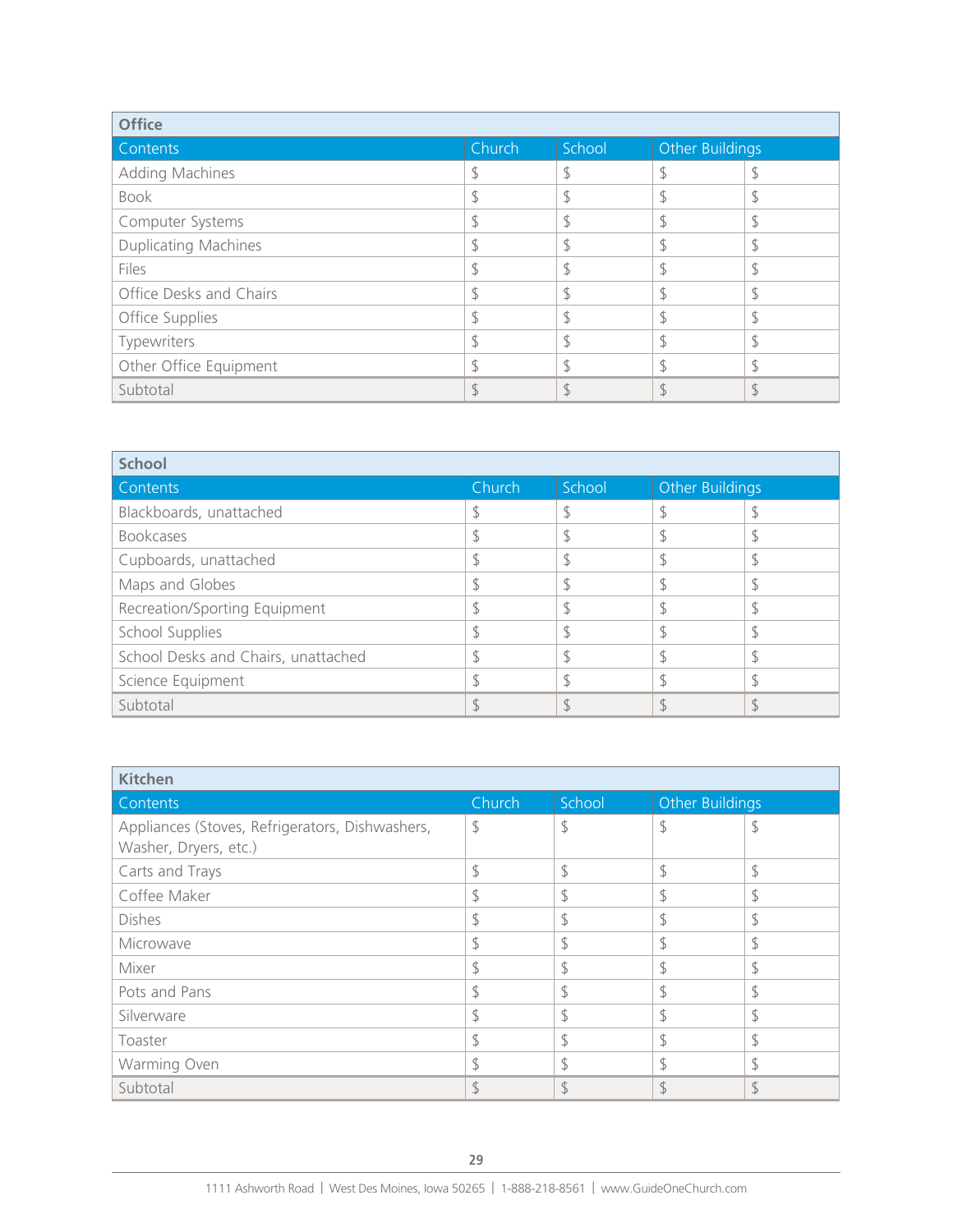| <b>Maintenance</b>                                                      |               |        |                             |               |  |
|-------------------------------------------------------------------------|---------------|--------|-----------------------------|---------------|--|
| Contents                                                                | Church        | School | <b>Other Buildings</b>      |               |  |
| Lawn and Snow Equipment                                                 |               | \$     |                             |               |  |
| Maintenance and Service Equipment (such as<br>Vacuums, Buffers, Waxers) | \$            | \$     | \$                          | P             |  |
| Pastor's Business Personal Property                                     | \$            | \$     | $\mathcal{L}_{\mathcal{L}}$ | \$            |  |
| Personal Property of Others while in care                               | \$            | \$     | đ                           | D             |  |
| Tools                                                                   | \$            | \$     | ¢                           | Ð             |  |
| Other Maintenance Equipment                                             | đ             | ¢      | đ                           |               |  |
| Subtotal                                                                | $\mathcal{S}$ | \$     | \$                          | $\mathcal{L}$ |  |
|                                                                         |               |        |                             |               |  |
| <b>Total Contents Only</b>                                              | \$            | \$     | \$                          | \$            |  |

## High Value Items

Certain building items are high in value and need constant check of current replacement costs to keep your protection adequate. It is recommended that you consult a qualified expert about the cost to replace these items. The person or organization that installed or services these items could be contacted for assistance.

| Item                                                                | Value |
|---------------------------------------------------------------------|-------|
| Carillon                                                            | \$    |
| Chimes                                                              | \$    |
| Pipe organ, including console, pipes and blowers                    | \$    |
| If value not known:<br>Number of Stops:________<br>Number of Ranks: |       |
| Security Systems                                                    | \$    |
| <b>Stained Glass Windows</b>                                        |       |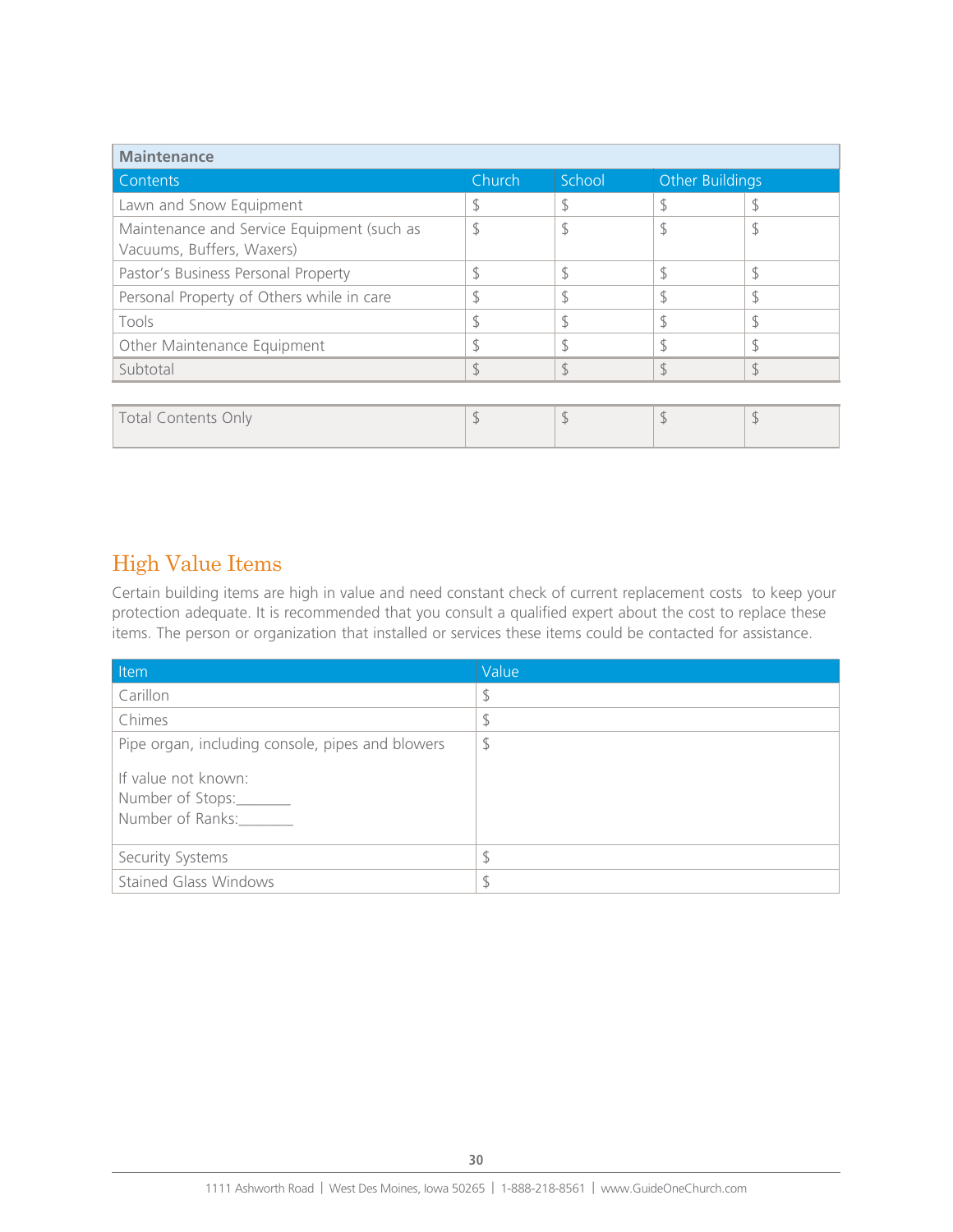### For Your Records

#### **For your added protection in case of loss or theft of certain items, it is extremely important to have as much information as possible when filing a claim and making a report to the police.**

Please use this sheet to list model and serial numbers of all computers, printers, faxes, projection equipment, sound systems, tape recorders, adding machines, calculators and video equipment, etc., as follows:

| <b>Brand Name</b> | Item Name | Serial Number | Model Number | Purchase Date,<br>If Known |
|-------------------|-----------|---------------|--------------|----------------------------|
|                   |           |               |              |                            |
|                   |           |               |              |                            |
|                   |           |               |              |                            |
|                   |           |               |              |                            |
|                   |           |               |              |                            |
|                   |           |               |              |                            |
|                   |           |               |              |                            |
|                   |           |               |              |                            |
|                   |           |               |              |                            |
|                   |           |               |              |                            |

### Inventory Awareness

Preparing an inventory of church contents is clearly one of the best ways to obtain better value from your insurance coverage.

- $\checkmark$  "Do you remember how many folding tables were stored in the closet next to where we have our church suppers?"
- $\checkmark$  "There were a couple of beautiful oriental rugs in the session room. What do you think they were worth?"
- $\checkmark$  "It was a wonderful library. Was there a catalog of books that was not destroyed?"

These questions, as well as perhaps hundreds of others like them, will be raised and somehow answered by some energetic and dedicated member of all congregations whose churches experience serious theft and fire losses – if they had not previously put some of that concern for their church into preparing and maintaining an inventory of church property.

Unfortunately, the most dedicated efforts to reconstruct the numbers, descriptions and values after the loss occurs will fail to find the truth with the claims adjuster, even when he or she totally trusts the church's effort. Even though the loss adjustment is regarded as fair and equitable, the lesson from the effort to determine what was lost will never be forgotten by those who had to make it.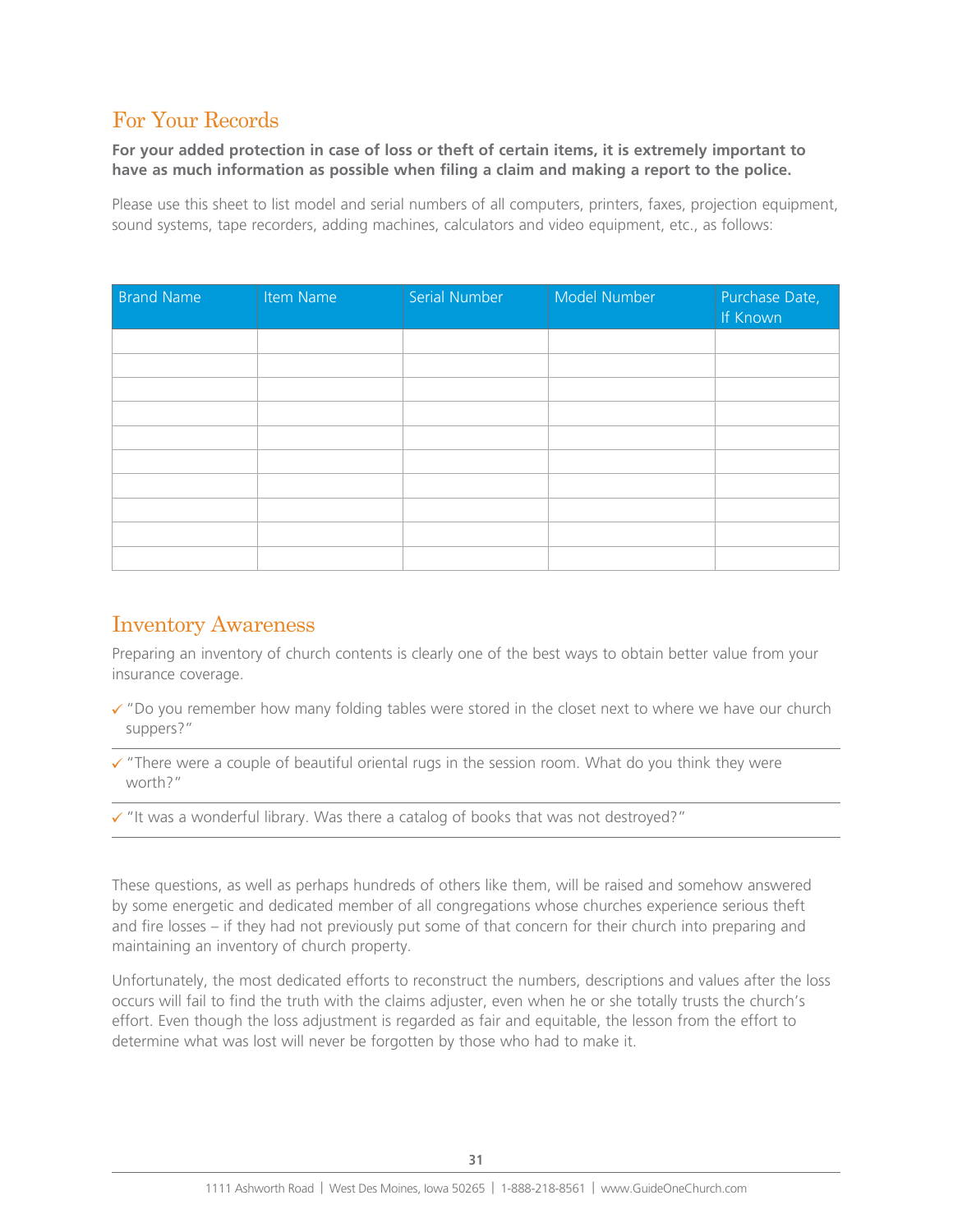## **Identity Theft Protection**

At first thought, identity theft does not seem to be a prominent crime due to the lack of physical loss or damage. However, identity theft is a crime that presents numerous problems and future difficulties for those who are affected by it. According to the Bureau of Justice Statistics (BJS), in 2008, an estimated 11.7 million people experienced at least one type of identity theft in a two-year period. Considering the statistics, it is important now more than ever that organizations and individuals are doing what they can to prevent the crime.

### Preventing Identity Theft

Consider the following steps from Creating a Church Office You Can Trust, written by Richard Hammar, in preventing identity theft in your organization:

### **SECURE CONFIDENTIAL INFORMATION**

All confidential information, including member, staff and volunteer personal information, should be stored in a locked file location. Keys to access files should be given to a church leader or office manager, depending on the nature of the records involved.

### **RESTRICT COMPUTER ACCESS**

Some organizations choose to store information on computers rather than hard files. However, with this option, there should be steps taken to restrict the access to computers containing this information. Ensure that unauthorized personnel do not have the ability to access computers with valuable information stored on them.

### **DETERMINE AUTHORIZED PERSONNEL**

Only those individuals with a specific and legitimate need to access information should be given the proper authorization. Identifying authorized personnel will allow for more efficiency, privacy and safety when it comes to handling confidential information.

### **ADOPT A COVENANT OF CONFIDENTIALITY**

Consider creating and implementing an annual covenant of confidentiality required by organization board members. This will ensure that board members are held to the expectation that they will not disclose any confidential information shared at board meetings.

### **PROTECT PASTOR CONFIDENTIAL RECORDS**

As part of their responsibilities, pastors often keep records of counseling notes and other confidential forms and information. Develop a plan to keep these possessions private in the event of the sudden death or incapacity of the pastor.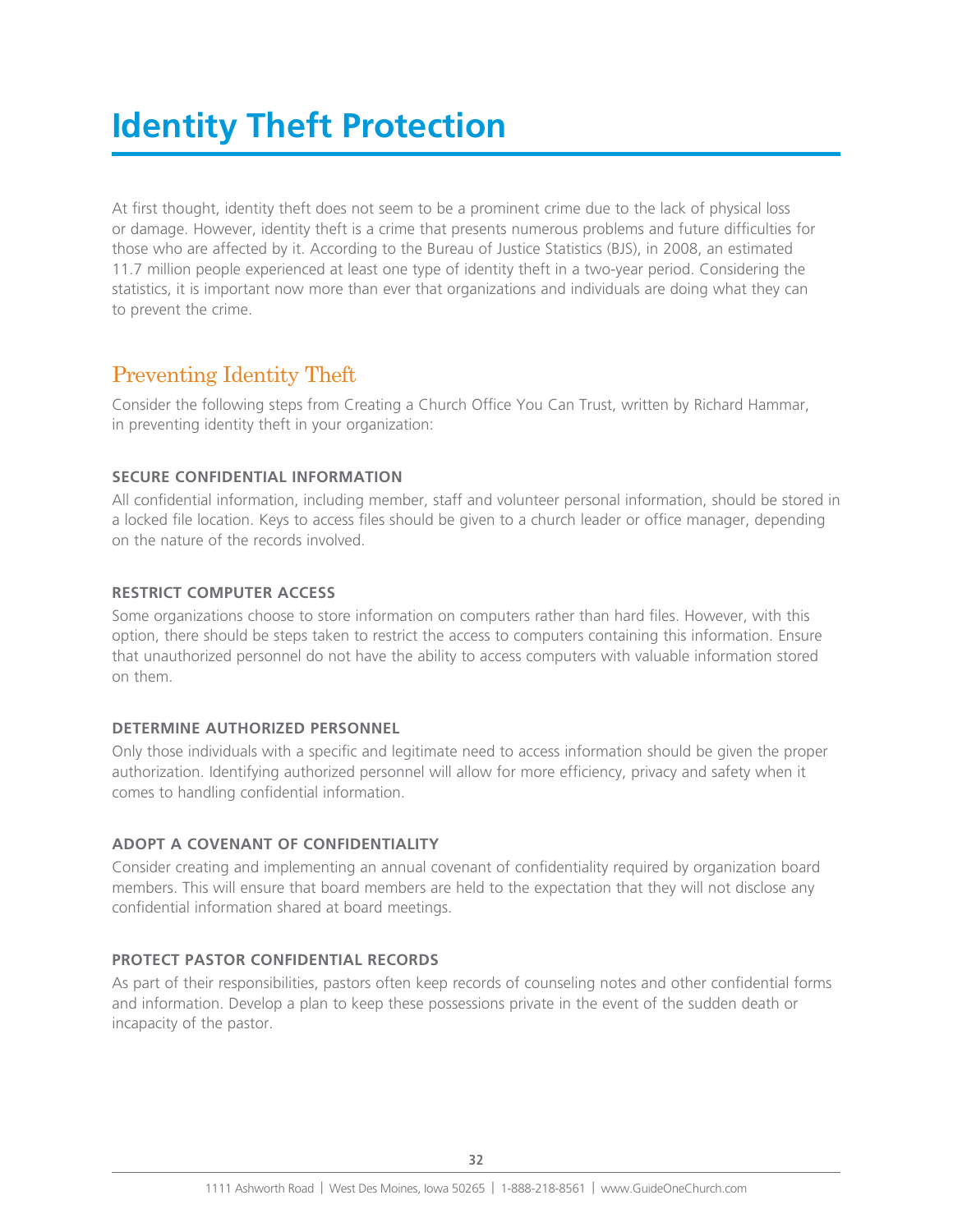## Reporting Identity Theft

While your organization can take all of the necessary and helpful precautions in preventing identity theft, the possibility of a criminal being successful in obtaining confidential information still exists. In the event that a case of identity theft needs to be reported, follow these steps taken from the U.S. government's official web portal:

- 8 **Report to the individual's respected financial institution.** This information can be obtained by viewing the individual's account statement or the back of a credit or debit card.
- ◆ **Report fraud to the local police as soon as possible.** Be sure to acquire a copy of the police report, as it can be helpful in reporting the case to creditors and retailers.
- 8 **Contact credit-reporting bureaus.** Ask that the account be flagged with a fraud alert to see that merchants do not grant new credit without approval.

Identity theft currently is, and will continue to be, a serious concern among all individuals and businesses. Therefore, it also should be a concern among your church, as well. While handling personal information isn't a primary activity in a religious organization, it is important to remember that your staff and volunteers, whose confidential information you do obtain, need protection from this serious crime. Take the steps necessary to ensure all individuals associated with your church's operations are safe from crimes like identity theft.

Sources:

Christianity Today: Preventing Identity Theft at Church U.S. Government: Prevent and Report Identity Theft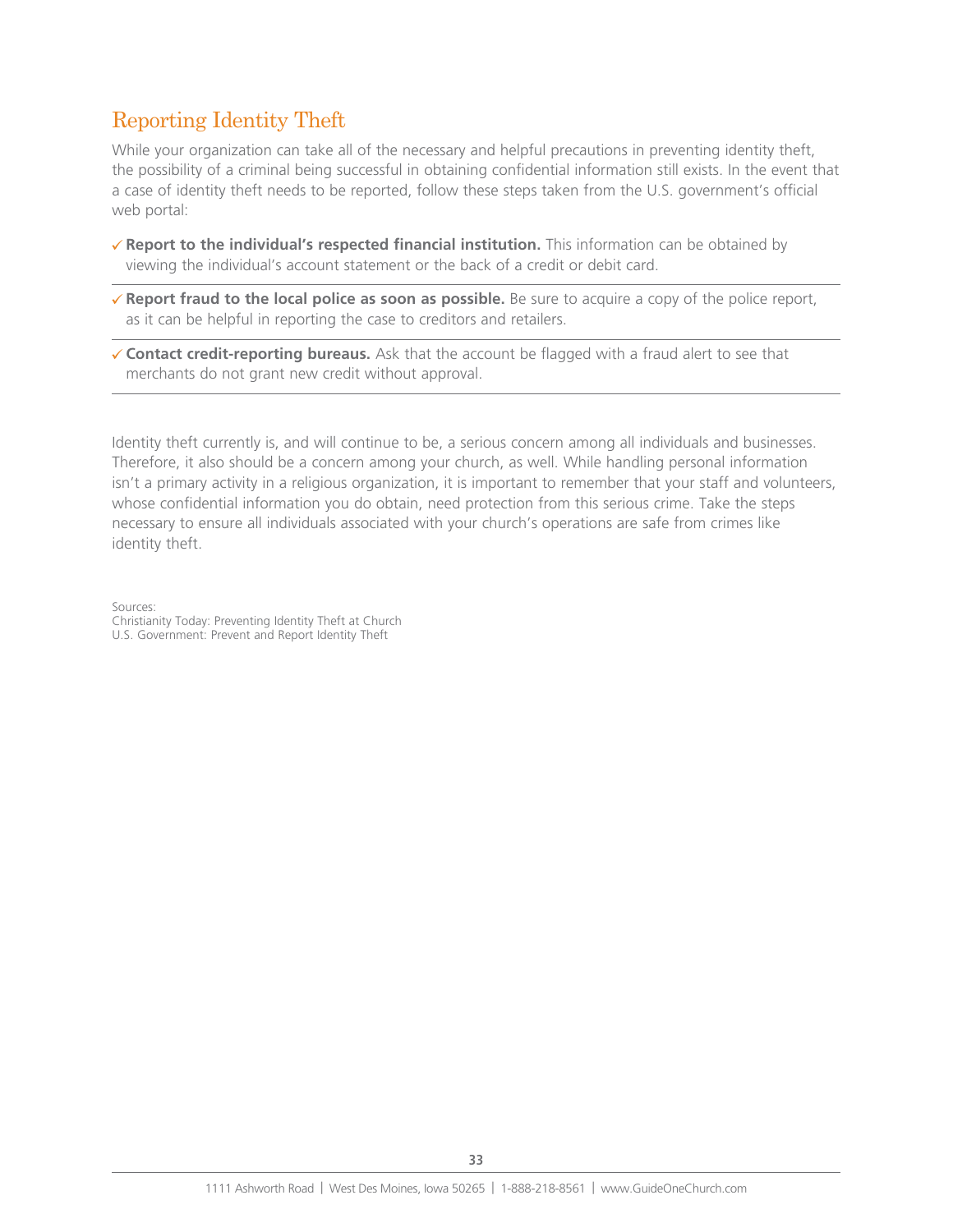## **Online Security: Preventing Cybercrimes**

Consumers' use of the Internet is a measurement that grows exponentially every day. With innovative technology and societal trends, the Internet is something that will continue to become further integrated into personal lives and business operations. However, while the use of this technology is growing, so too are the security concerns. Cybercrime is crime that is committed through use of the Internet, and it serves as a serious threat to individuals and businesses, including your church.

### Passwords

Password protection is critical in defending your assets. To limit your vulnerability and potential security breaches, consider these tips from the United States Computer Emergency Readiness Team (US-CERT) when choosing a password:

- $\checkmark$  Don't use passwords that are based on personal information that can be easily accessed or guessed.
- $\checkmark$  Don't use words that can be found in any dictionary of any language.
- $\checkmark$  Develop a mnemonic for remembering complex passwords.
- $\checkmark$  Use both lowercase and capital letters.
- $\checkmark$  Use a combination of letters, numbers and special characters.
- $\checkmark$  Use passphrases when you can.
- $\checkmark$  Use different passwords on different systems.

Additionally, make sure that you use different passwords for different accounts, and it is encouraged that your passwords be changed or updated every 90 days. Make sure passwords are kept private and never posted publicly or available to unauthorized personnel.

### Software Updates and Computer Operating Systems

Another way to strengthen your defense against hackers and other cyber criminals is to ensure that you are using adequate software and that your computer operating systems are up to date. Purchase antivirus software, which will scan your hard drive for patterns that are alarming and potentially could be an infection, and run it regularly. However, be cautious of fake antivirus software.

When new versions of your computer operating system are released, oftentimes the new updates offer better security measures, as developers and programmers have corrected any issues that may have presented a problem in the past. This is applicable to mobile devices as well. Organizations also are encouraged to configure the operating system to a desired security level that is appropriate for the user.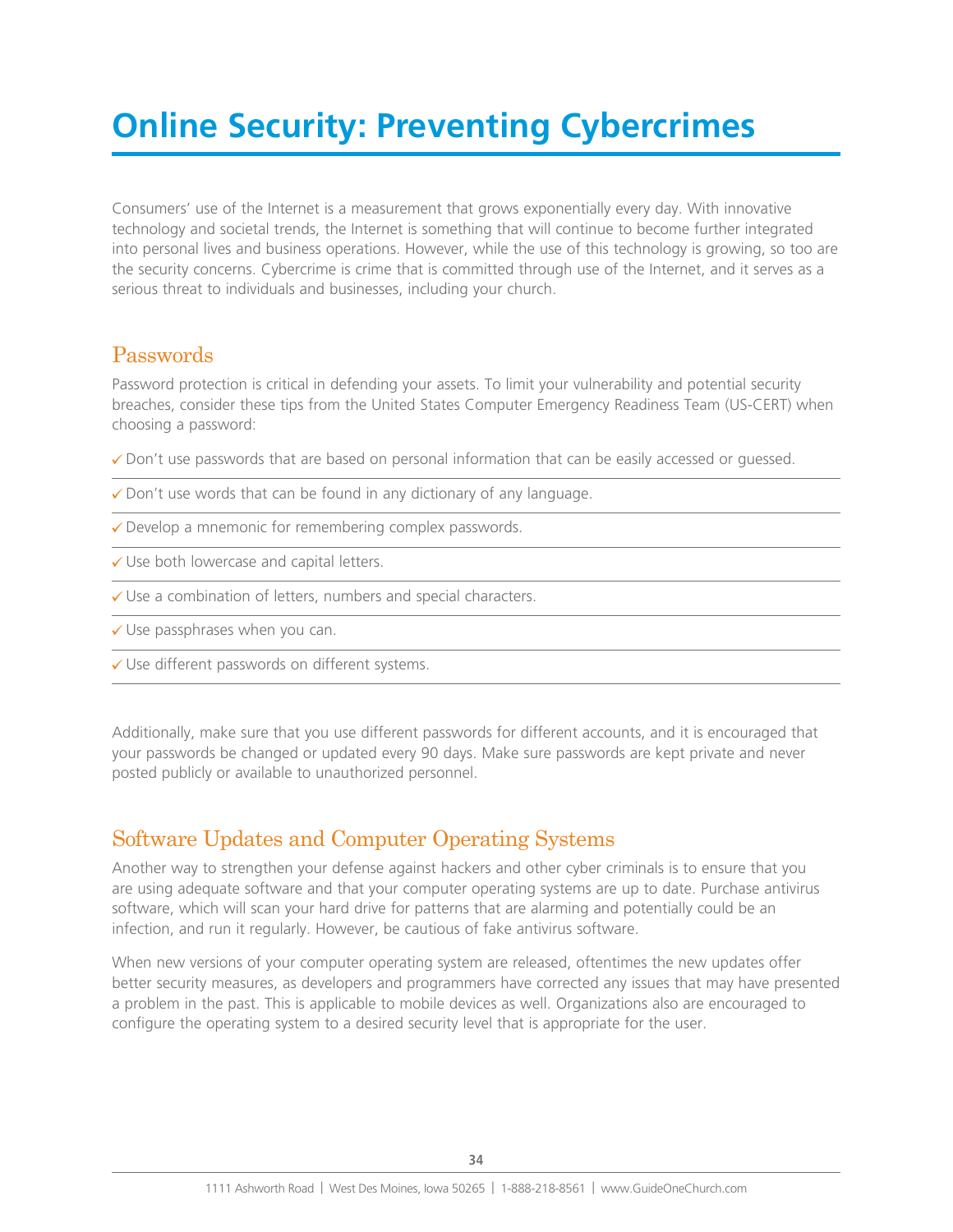### Wireless Network

When setting up a wireless network, there are many steps you can take in protecting it. Considering the following ideas to limit the risk facing your organization's wireless network:

- $\checkmark$  Ensure you have adequate security associated with your router. WPA and WPA2 are the two most secure options for Wi-Fi security.
- $\checkmark$  Restrict access by only allowing authorized personnel to use the network.
- $\checkmark$  Install a firewall to protect the network from outside attacks and excessive network traffic.

If your organization is taking your ministry on-the-go, and you are using public Wi-Fi in another location, consider using a virtual private network (VPN) to mask passwords and other information on your device.

### Use of Encryption

In the event that your organization needs to send sensitive information via the web, encryption is a good tool to use in keeping the information safe. Encryption serves as a way to send a message to another party using code. Those receiving the message will need a specific, unique code or a virtual key to unlock the encryption and view the message's content.

## Limit Your Risk

There are many threats and fears concerning online security. The United States Computer Emergency Readiness Team offers a list of tips and topics of concern that would be beneficial to use in analyzing your current online usage. It is important to keep in mind the number of Internet threats and crimes is continuously increasing, so it is crucial that your organization take the necessary steps to prevent a breach in your system or a significant loss of data. For more information, review the sources noted below.

Sources: 9 Simple Tips To Protecting Yourself and Your Business Online (Forbes) Alerts and Tips (United States Computer Emergency Readiness Team) Cybercrimes (National Crime Prevention Council)